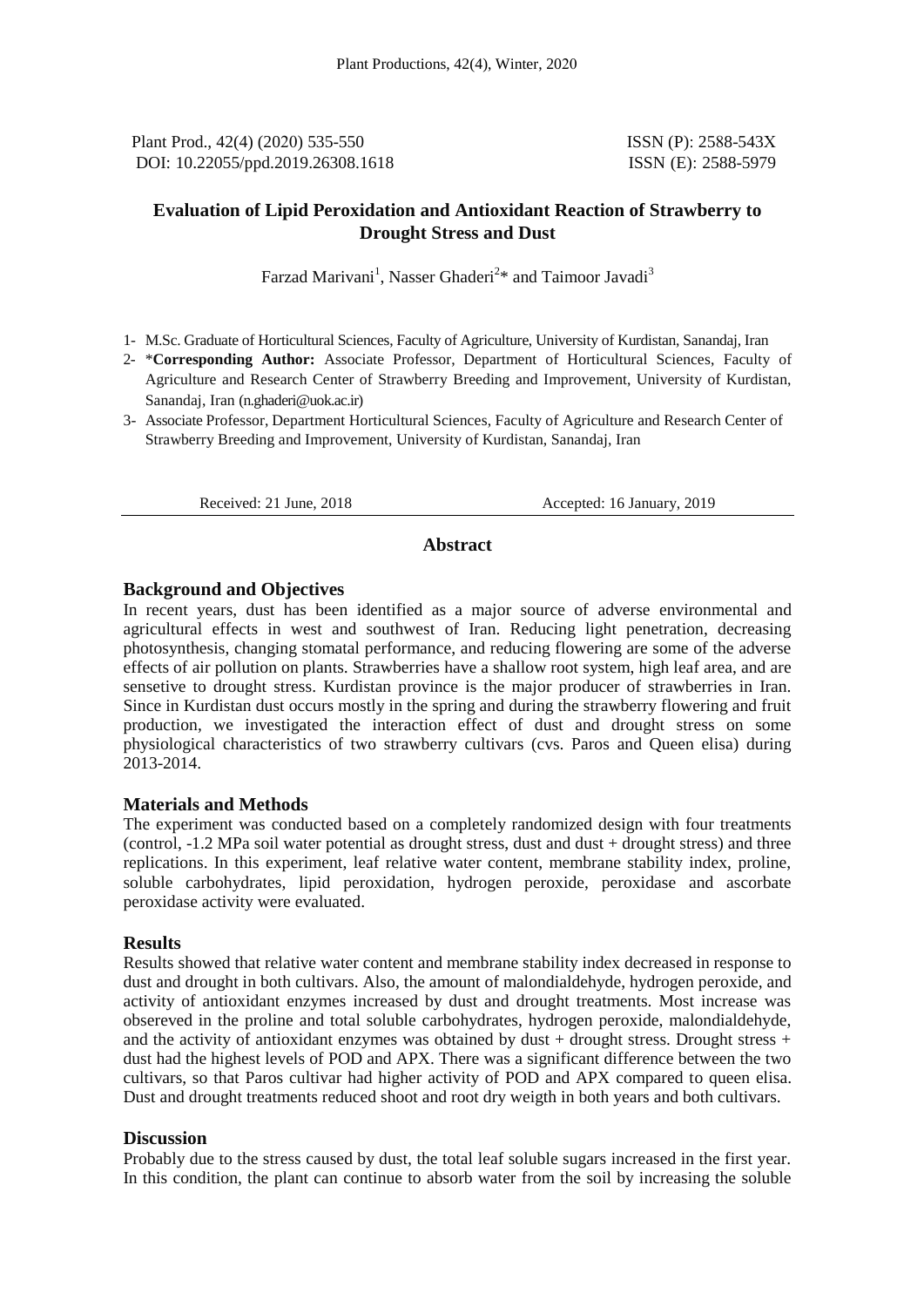carbohydrates through osmotic regulation. In the second year, the long-term reduction in photosynthesis led to a reduction in total soluble carbohydrates, due to prolonged exposure to dust or damage to light absorption pigments resulting from dust accumulation and its negative effects on stomatal function. Dust and drought stress decreased relative water content (RWC) through decreasing water absorption by the strawberry plants, and the decrease of water led to the increase of  $H_2O_2$ . With the increase of  $H_2O_2$  in dust and drought stress, membrane lipid degradation increased and led to the increase of malondialdehyde (MDA). The increase of MDA indicates cell wall destruction, which is accompanied by the decrease of memberan stability index MSI). MDA increased in all treatments in Queen Eliza cultivar, which could indicate the higher sensitivity of this cultivar to dust and drought stress. In this study, Paros showed higher antioxidant enzyme activity accompanied with lower  $H_2O_2$  content and consequently a lower MDA, thus, more resistance to drought and drought stress. In conclusion, dust had negative effects on evaluated characteristics, and drought stress exacerbated these effects. Adverse effects of dust and drought were observed on dry matter production in both years. Reducing the dry matter of the roots and the shoot might be due to increased free radicals, reduced leaf water content and, consequently, loss of photosynthesis of the leaf.

**Keywords:** Cell membrane stability index, Drought stress, MDA, Physiological characteristics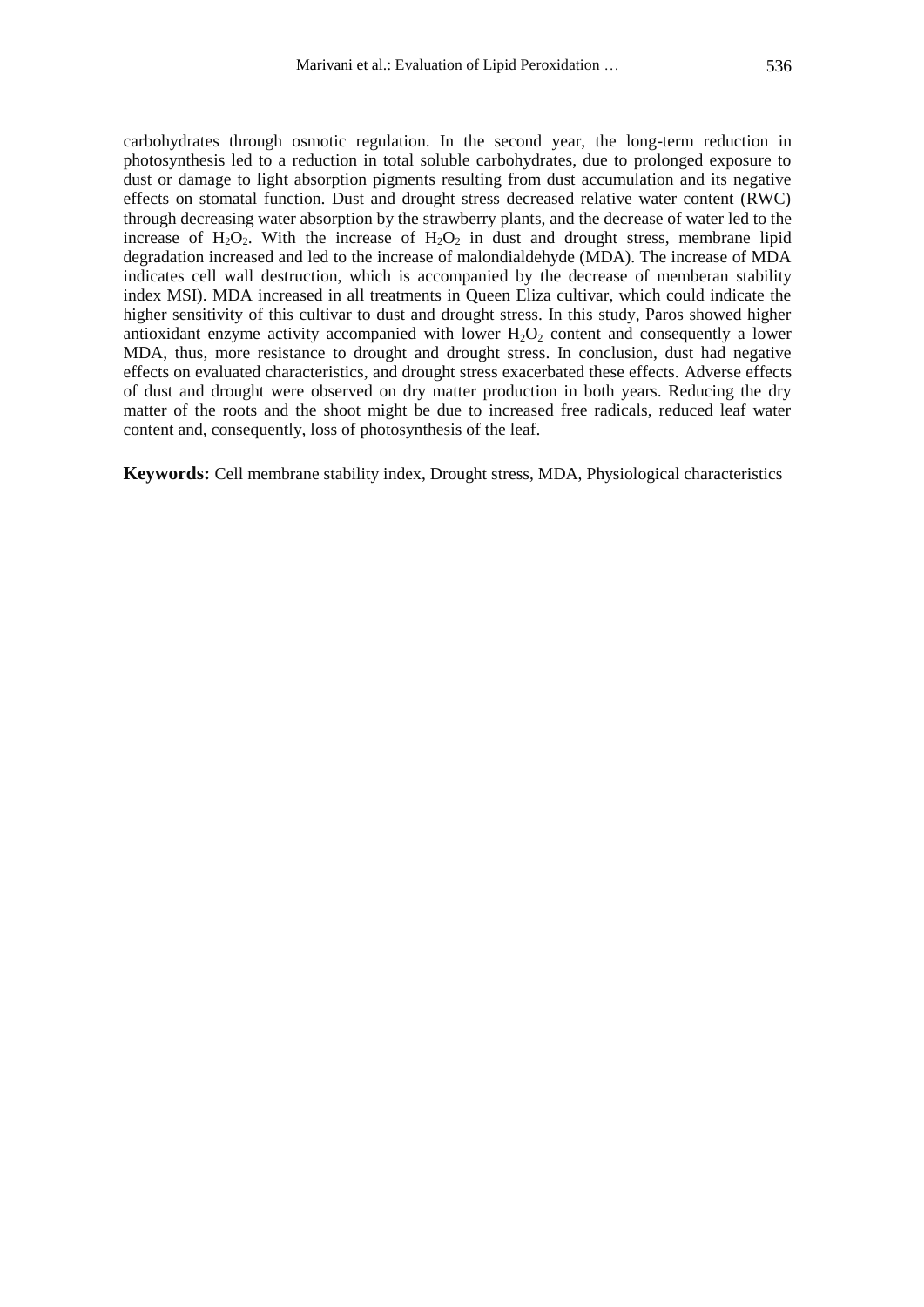## **اثر تنش خشکی و گردوغبار بر پراکسیداسیون لیپیدی و واکنش ضداکسایشی دو رقم توتفرنگی**

فرزاد مریوانی<sup>'</sup>، ناصر قادری<sup>۲</sup>\* و تیمور جوادی<sup>۳</sup>

-1دانشآموخته کارشناسی ارشد علوم و مهندسی باغبانی، دانشکده کشاورزی، دانشگاه کردستان، سنندج، ایران -2\***نویسنده مسئول:** دانشیار گروه علوم و مهندسی باغبانی، دانشکده کشاورزی و مرکز پژوهشی بهنژادی و بهزراعی توتفرنگیی، دانشیگاه کردسیتان ، )[n.ghaderi@uok.ac.ir](mailto:n.ghaderi@uok.ac.ir)( ایران ،سنندج

-3 دانشیار گروه علوم و مهندسی باغبانی، دانشکده کشاورزی و مرکز پژوهشی بهنژادی و بهزراعی توتفرنگی، دانشگاه کردستان، سنندج، ایران

تاریخ دریافت: 1395/03/31 تاریخ پذیرش: 1395/10/22

#### **چکیده**

**در سالهای اخیر پدیده گردوغبار یکی از چالشهای مهم در غرب و جنوب غربیی اییران بیوده کیل سیالیانل خسارات فراوانی بر محیطزیست و محصوالت کشاورزی بل جا میگذارد. بر همین اساس، آزمایشی بیرای بررسیی اثر گردوغبار و تنش خشکی روی برخی خصوصیات فیزیولوژیکی دو رقم توتفرنگی (پاروس و کـوئین|لیـزا) در طی سالهای 2939-2931 در شرایط گلخانل طراحی و اجرا گردید. آزمایش بلصورت فاکتوریل بیر پاییل طیر کامالً تصادفی با چهار تیمار )شاهد، تنش خشکی )-2/1 مگاپاسکال(، گردوغبار، گردوغبار + تنش خشکی( و 9 تکرار انجام شد. در این آزمایش وزن خشک اندام هوایی و ریشل، محتوای نسبی آب برگ )RWC)، شیاخ پاییداری غشاء سلولی )MSI)، پرولین، کربوهیدراتهای محلول کل، پراکسیداسیون لیپیدی، پراکسیدهیدروژن و فعالییت آنزیم پراکسیداز اندازهگیری شدند. نتایج نشان داد کل RWC و MSI در واکینش بیل گردوغبیار و تینش خشیکی در هر دو رقم کیاهش یافتنید . افیزایش مییزان پیرولین، کربوهییدرات هیای محلیول کیل، میالون دیآلدییید، پراکسیدهیدروژن و فعالیت آنزیم پراکسیداز در اثر تیمارهای گردوغبار و تنش خشکی مشاهده شد، بلطیوری کیل بیشترین افزایش در پرولین، کربوهیدراتهای محلـول کـل، مـالون دی آلدئیـد، پراکسـیدهیـدروژن و فعالیـت آنزیمهای ضداکسایشی در تیمار تنش خشکی + گردوغبار بلدست آمد. تیمارهای گردوغبار و تنش خشیکی سیب**  کاهش تولید ماده خشک در هر دو سال گردیدند. بـر اسـاس ایـن نتـایج گردوغبـار اثـر منفـی بـر خصوصـیات **فیزیولوژیکی دو رقم توتفرنگی داشتل و در شرایطی کل تیمار گردوغبار همراه با تنش خشکی اعمال گردید آثار منفی بیشتری بر توتفرنگی داشت. به همین دلیل می توان عنوان کرد که گردوغبـار تـأثیر منفـی روی صـفات ارزیابیشده داشتل و تنش خشکی این اثرات را تشدید نموده است.** 

**کلیدواژهها: خصوصیات فیزیولوژیکی، شاخص پایداری غشاء سلولی، مالون دی آلدئید** 

افیزایش خطبر خشکسیالی میی شود (Trenberth, 2011). بنیابراین، تحت ایین شیرایط آب و هیوایی، کمبیود آب از جملییه محییدودیتهییای گسییترده بییرای تولییید محصییول است. بیرای کیاهش اثیرات نیامطلوب تینش خشیکی و اطمینسان از رشسد مطلسوب محصسول، گیاهسان برخسی

#### **مقدمل**

کیاهش بارنیدگی و کمبیود آد موجیود در خیا در طول فصل رشد گیاه اثرات منفی برای حفظ عملکرد بیایی محصول خواهد داشت )2012 .,*al et* Vadez). پیشبینیهیا نشاندهنده کاهش تعداد روزهای بارانی است که منجر بـه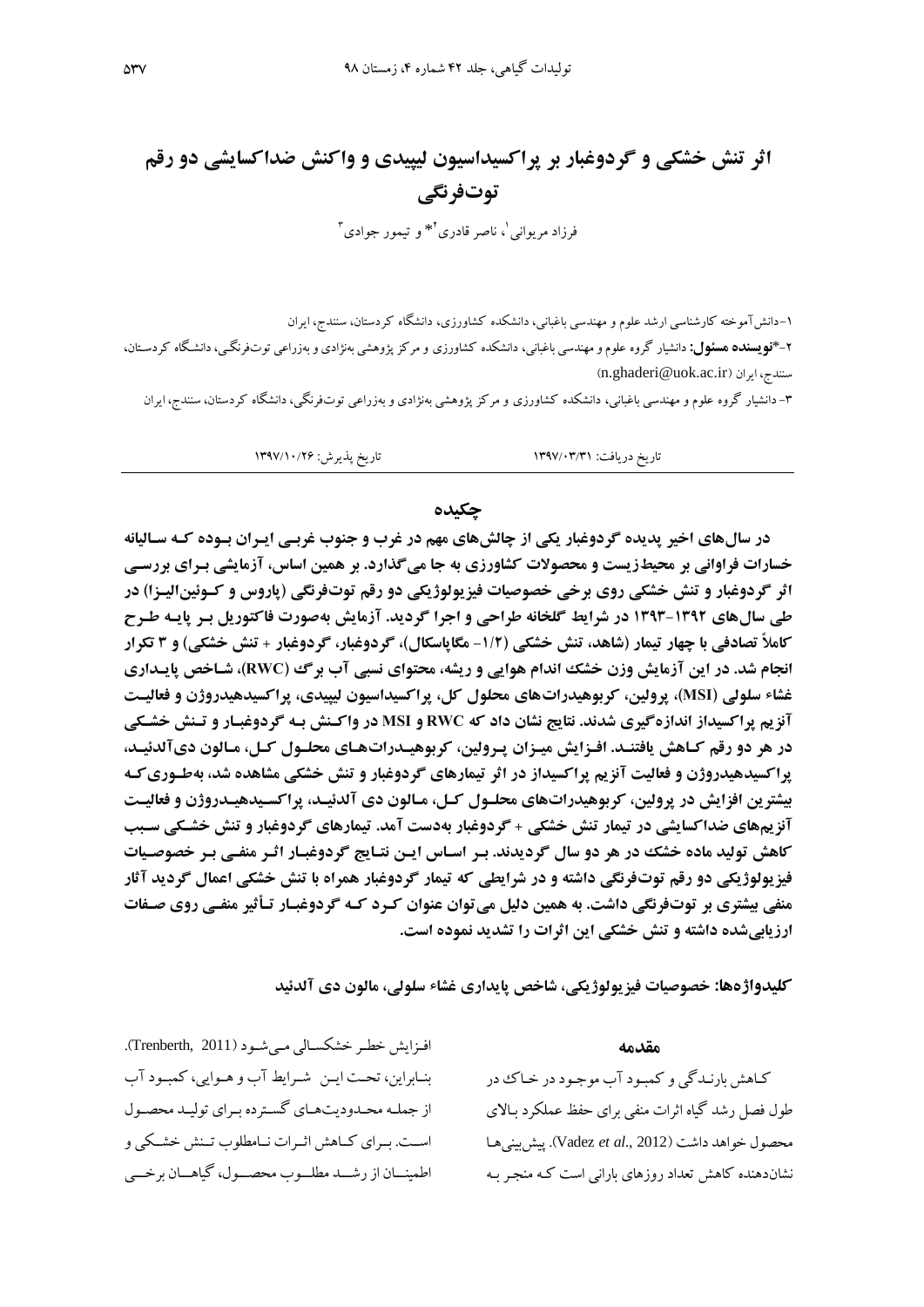شده است.

تیوتفرنگیی ).L *ananassa Fragaria* )از جملیه مهم ترین محصولات میوه ریز بوده و از محبوبیت زییادی در سراسیر جهیان برخیوردار اسیت ) .,*al et* Ruiz-Amil 2011). توتفرنگی سیستم ریشهای کمءعمق دارد، سطح برگ و همچنین محتوای آب میوههای آن زیاد است در نتیجه میزان آب زیادی نیاز دارد ( Klamkowski and 2006 ,Treder). یکییی از بایییای طبیعییی کییه اسییتان کردستان را به دلیل موقعیت جغرافیایی و نزدیک بودن به کشور عراق تحت تثثیر قرار میدهید، پدیید ه گردوغبیار است. این پدیده در استان کردستان از ۷۵ روز در سال 1383 به 107 روز در سال 1391 رسییده اسیت . همچنیی افزایش دمای سطح کره زمین و افزایش تبخیر و تعـرق و کاهش بارندگیها سبب ایریاد تینش خشیکی و کیاهش آد در دسترس گیاه میشیود . اسیتان کردسیتان یکیی از قطبهای اصلی تولید توتفرنگی بوده بـهطـوری کـه در سیال 1397 سی زییر کشیت آن 2912 هکتیار و مییزان تولید آن ۴۴۵۷۰ تن بوده که رتبه اول را در ایران به خود اختصاص داده است (Anonymous, 2016). از آنجایی که وقوع گردوغبار در کردستان بیشتر در فصل بهار و در زمان گل و میوهدهی تیوت فرنگیی روی میی دهید جهیت بررسی اثر منفی گردوغبار و همچنی بررسی اثر همزمیان تیییینش خشییییکی و گردوغبییییار روی خصوصیییییات فیزیولوژیکی دو رقم توتفرنگیی کـوئینالیـزا و پـاروس که بیشترین سطح زیرکشت را در استان کردستان دارنـد، آزمایش حاضر طراحی و اجرا گردید.

# **مواد و روشها**

## **مکان و زمان انجام تحقیق**

این آزمایش طی دو سال متوالی (اسفند ۹۱ لغایت شیهریور 93( در گلخانیه دانشیکده کشییاورزی دانشیگاه کردسیتان بیه اجیرا درآمید. در ایی آزمیایش از دو رقی توتفرنگی کوئین الیزا و پاروس استفاده شد. هر دو رقیم روزکوتاه بوده و بهطور وسیع در استان کردستان کشت

مکانیسی هیای دفیاعی ماننید افیزایش محتیوای گونیههیای اکسیژن فعـال (Reactive oxygen species (ROS)) را بییه کییار مییی برنیید )2010 .,*al et* Miller). ROSهییا بییا آسیب به سلولهیا و غشیااهای سیلولی در گیاهیان ارتبیا دارنید و بیهعنیوان یکمی از مهممترین عوامیل آسیبزا در گیاهـــان شـــناخته مــــیشـــوند. گیاهـــان تعـــدادی از مکانیس های دفاع آنتیاکسیدانی را برای محافظت در برابر ROSهیا توسیعه دادهانید. ایی مکانیسی هیا شیامل فعالییت آنزی های آنتیاکسیدانی، از جمله سوپراکسیید دیسیموتاز )dismutase Superoxide)، آسیییکوربات پراکسییییداز و(Peroxidase(پراکسیییداز ،(Ascorbate peroxidase( کاتیالاز (Catalase) و همچنیین آنتیهاکسیدانهیای غیرآنزیمی، از جمله اسید آسکوربیک، ترکیبیات فنیولی و غیره میباشیند )2007 .,*al et* Lee). مکانیسی هیای دفیاعی دیگر مانند افزایش میزان پرولین، قنـدهای محلـول کـل، و فعالیت آنزیم ضداکسایشی پراکسیداز تحت تنش خشکی در برگ تیوت فرنگیی گیزارش شیده اسیت ) .,*al et* Sun .)<sup>2015</sup>

امروزه آلودگی هوا یک مشکل حاد جهیانی اسیت و می تواند بهعنوان یک تغییر در شرایط ثابت اتمسفری ک در اطراف بشر وجود دارد تعریف شـود ( Tripathi and 2007 ,Gautam). گردوغبیار مییتوانید سیبب تغیییرات آدوهوایی در مقیاس جهانی و محلی و تغیییر در ررخی ه بیولـوژیکی، زمـینشناسـی و محـیطزیسـت انسـان شـود )2006 .,*al et* Engelstaedter). کاهش نفیو نیور، کیاهش فتوسنتز، تغییر عملکیرد روزنیه هیا و کیاهش گیل انگییزی تحت تیثثیر آلیودگی هیوا روی میی دهنید ) and Nanos 2007 ,Ilias). گردوغبیییار موجیییب از دسیییت رفیییت حاصلخیزی خا ییا آسییب مسیتقی بیه محصیول شیده در نتیره تولید کشاورزی کاهشیافته و موجب زییان اقتصیادی در مقیاس وسیی میی شیود )2009 .,*al et* Wang). در رنید سال اخیر پدیده گردوغبار از نظر غلظت و تعداد روزهیا، شدت و وسعت آن بیشتر از گذشته بوده و سبب نگرانیی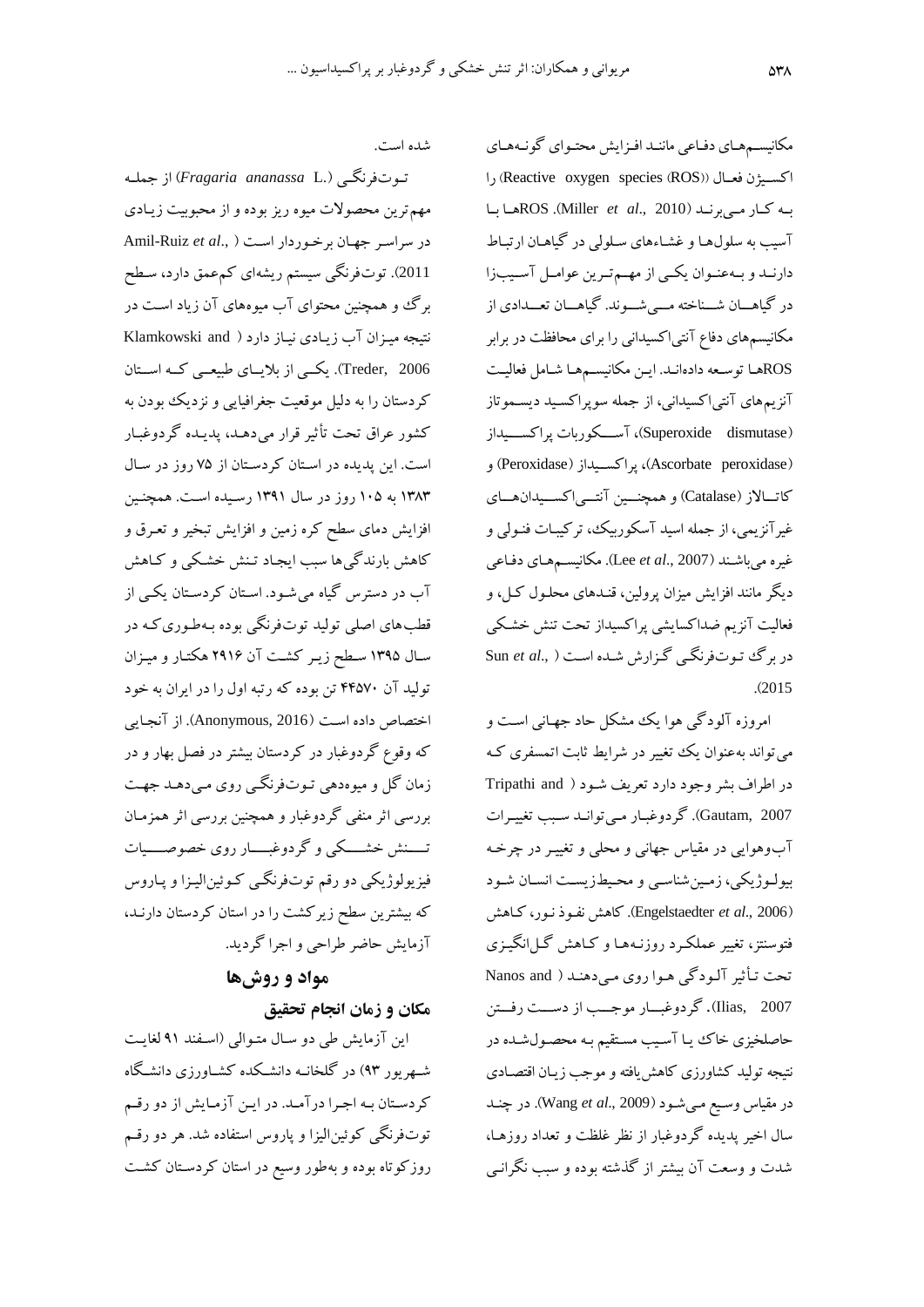جم آوریشده شامل آرسنیک، سرد، کادمیوم، نیکیل، کروم، نقره، مس، روی، منگنز و آهن مـیباشـد. بـهطـور متوسط ذرات دارای قطر ۱۰ میکرومتر بودنـد ( Karami 2017 .,*al et*). هر واحد آزمایشی حاوی 4 گلدان بیود و در کل 92 گلدان استفاده شد. نصف گیاهان تحت تینش خشکی قرار گرفتند و بقیه بهطور کامل آبیاری شیدند . از میان گیاهان تحت تنش خشیکی و گیاهیانی کیه آبییاری کامل شدند، نصف آنها با گردوغبار تیمار شدند و بقییه بدون گردوغبار بودند. از زمان کاشیت، بوتیه هیا بیه طیور یکسان با ترکیبات کودی تغذیهشده و مبارزه بیا آفیات و بیماریها هم در طول آزمایش انجام گرفت. تیمارهـای گردوغبار و تنش خشکی بعد از اسیتقرار کامیل گییاه در مرحله ۵ برگی (۴۰ روز بعد از کاشت) اعمال شدند.

اعمال گردوغبار و تنش خشکی در سه دوره با فاصله زمانی ۲۰ روز یک بار انجام شد به این منظور گیاهـان بـا محفظه پاستیکی کاما پوشیدهشده و با استفاده از پنکه، گردوغبار روی سطح برگ ها پخش شـد. بـرای ایـن کـه گردوغبار بهطور یکنواخت در سطح برگءها پخش شود، پنکه در جهات مختلف قرار گرفت. گیاهان تحیت تیمیار گردوغبار و گیاهانی که تحیت تیمیار گردوغبیار نبودنید تحت تنش خشکی قرار گرفتند و پتانسیل آد خا ه بیا اسیتفاده از بلیو گچیی انیدازهگییری شید و بعید از رسیدن به ۱/۲– مگاپاسکال گیاهان دوباره آبیاری شــدند. در طول پـاییز و زمسـتان ۱۳۹۲ گیاهـان در گلخانـه سـرد نگهیداری شیده و در اسیفند 1392 پیس از تغذییه کامیل گیاهان، آزمایش دوباره تکرار شد.

از آنجایی که این تیمارها در طولانی مـدت بـر روی گیاهان در شرایط طبیعی تأثیر میگذارند، گیاهان به مـدت 2 ماه در ای شرایآ تیماری قیرار گرفتنید . بنیابرای دو میاه بعد از نگهداری گیاهان در شرایآ تیمیاری، نمونیه بیرداری برای اندازهگییری صیفات میورد نظیر انریام گرفیت . بیرای مشییخص کییردن اثییر گردوغبییار و تیینش خشییکی بییر خصوصیات رویشی بوتههای موردم العه، در هر دو سیال

میشوند. پیاروس ییک رقی تیوت فرنگیی روز کوتیاه بیا عادت رشد ایستاده بوده و تراکم برگ آن متوسط است. برگها درشت و در زمان نسیبتا کوتیاهی بعید از کاشیت تولید گل مینمایید . دارای مقاومیت بیه کلیروز ناشیی از کمبود آهن است. عملکرد نسبتاً بالایی دارد و میـوههـا درشت با خاصیت انباری بالا می باشند. این رقم در ایتالییا اصیا شیده و در سیال 1998 معرفیی شیده اسیت )1998 ,Inra). کونی الییزا ییک رقی روزکوتیاه بیوده و عملکرد آن بای میباشد. میوههای آن درشت، با کیفییت بالا و دارای خاصیت انباری زیاد است. این رقم مقاومت باییی به عوامل بیماریزای خاکزی داشته و نسبت به سرما مقاوم است. کوئین الیزا در ایتالیا اصلاح شده و در سال 2003 معرفی شده است )1998 ,Inra). نشاهای توتفرنگیی با تعداد طوقه و برگ مساوی در آخیر بهمی سیال 1391 در گلدانهای پاسیتیکی کاشیته شیدند . بیرای ایی کیار گلدانها بهطور یکسان بیا ترکییب خیاکی ماسیه، خیا زراعی و کود دامی با نسبت 1:1:2 پر شدند. ای آزمایش بهصورت فاکتوریل در قالب طرح کاملاً تصادفی با چهار تیمار شاهد )آبیاری کامل(، آبییاری کامیل + گردوغبیار (۰/۰۰۲ گرم در یک سانتیمترمربع سطح بـرگ،)، تـنش خشکی (۱/۲-مگاپاسکال) و تیمار گردوغبار + تـنش خشییکی بییا 3 تکییرار انرییام شیید . بییرای محاسییبه میییزان گردوغبار جمع شده روی برگ تعداد ۳ برگ از هر گیـاه بعد از پاشده شیدن گردوغبیار بیا آد مق یر شستشیو داده شیدند. حاصیل شستشیو کیه حیاوی گیردوغبیار بیود بیه آزمایشگاه منتقل گردید. بعد از تبخیر آد رسوبات بیاقی مانده وزن گردید. سطح برگءها با دستگاه سنجش سطح برگ تعیین گردید. از تقسیم وزن گردوغبار بـر سـطح برگ میزان گردوغبار جمی شیده در هیر سیانتی متی رمربی س برگ محاسبه گردید. گردوغباری که بیرای تیمیار استفاده گردید از جم آوری گردوغبیار ناشیی از پدییده گـردوغبــار روی ســطوح مختلــف بــهدســت آمــد. در تحقیقات پیشی مشخص شده است کیه ایی گیرد وغبیار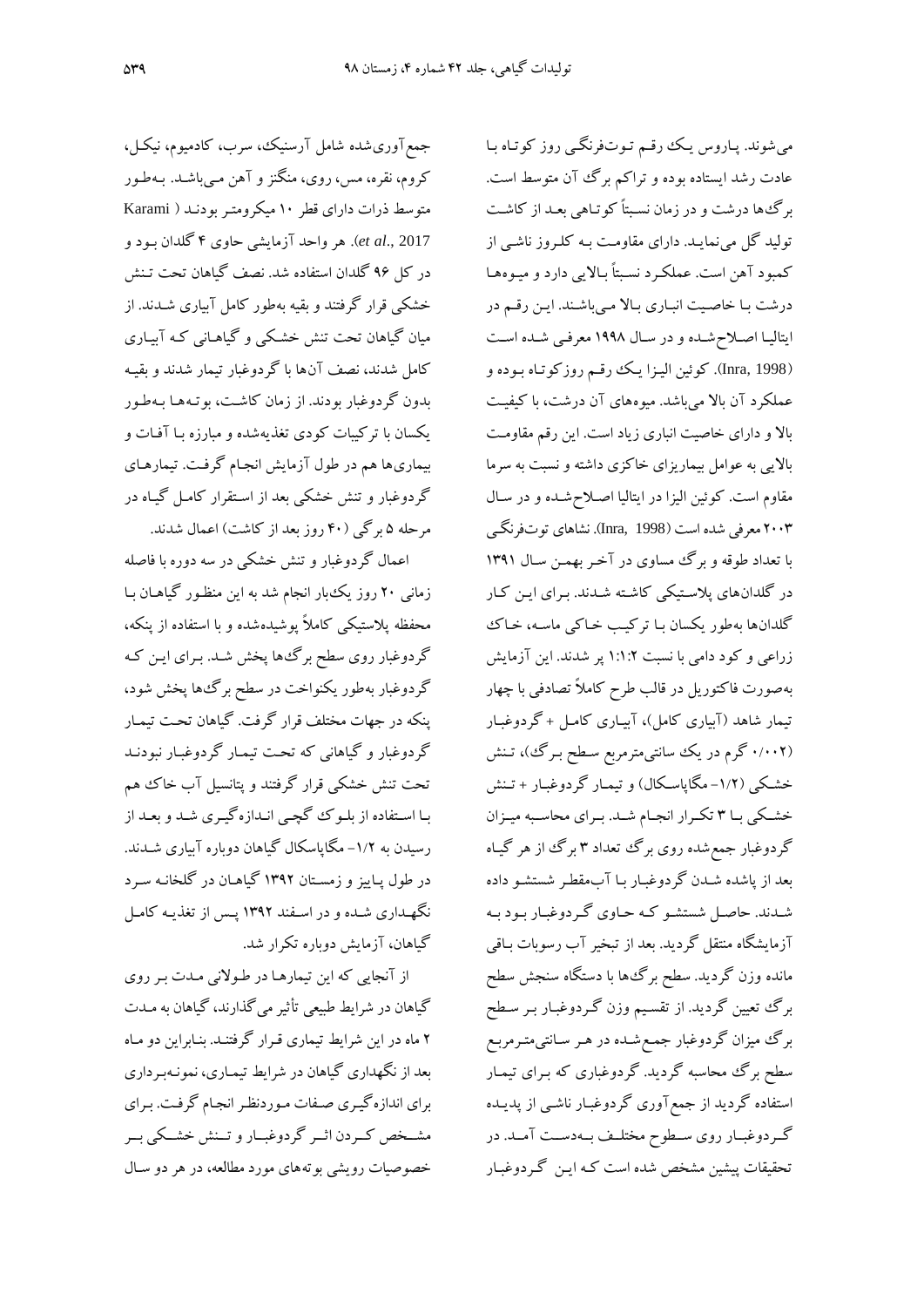بعد از اعمال تیمارها، بوتهها بهطور کامل از گلیدان خیارج شدند. ریشهها و سایر قسمتهای هوایی گیاه با قرار گرفت در آون و در دمییای 50 درجییه سییانتیگییراد بییه مییدت 48 سیاعت خشیک شیده و وزن خشیک آن هیا بیه دسیت آمید )2005 .,*al et* Yin). نمونههیای تیازه جهیت انیدازه گییری محتییوای نسییبی آد بییرگ )2007 .,*al et* Galmes )و پاییداری غشیای سیلولی )2002 .,*al et* Sairam )اسیتفاده شییدند. نمونییههییای برگییی جهییت بررسییی خصوصیییات فیزیولوکیکی به آزمایشگاه فیزیولوکی باغبیانی منتقیل و در فریزر -80 درجه سیانتی گیراد قیرار گرفتنید . از نمونیه هیای فریزشده برای اندازهگیری تغیییرات ایریاد شیده در مییزان پرولی آزاد )1973 .,*al et* Bates)، قنیدهای محلیول کیل Loreto ( هییدروکن پراکسیید ،(Irigoyen *et al*., 1992( Rajinder ( لیپیدی پراکسیداسیون ،(and Velikova, 2001 Hemeda and ( پراکسییداز آنیزی فعالیت ،(*et al*., 1981 1990 ,Kelin و آسکوربات پراکسیداز ( Nakano and 1981 ,Asada )استفاده شدند. دادهها با استفاده از نرمافیزار MSTATC و SAS میورد ترزییه آمیاری قیرار گرفتنید و مقایسـه میـانگینهـا بـا اسـتفاده از آزمـون چنـد دامنـهای دانکن انجام گرفت. رسم نمودارها بـا اسـتفاده از نـرمافـزار <sup>2013</sup> Excel صورت گرفت.

## **نتایج و بحث محتییوای نسییبی آب بییرگ )RWC )و شییاخ پایداری غشاء سلولی )MSI)**

بررسی نتایج نشان داد که در سال اول، شیاهد هیر دو رقم بالاترین RWC را داشته و تیمارهای تنش خشکی و تنش خشکی + گردوغبار سبب کاهش RWC در هیر دو رقم شدند. بین تیمار تنش خشکی و تیمار گردوخـاک + تنش خشکی تفاوت معنیدار مشاهده نشید . در سیال دوم هر دو رقم در شـرایط آبیـاری کامـل بیشـترین RWC را داشته و سیایر تیمارهیا سیبب کیاهش آن در هیر دو رقی شدند. تیمار خشکی + گردوغبار در مقایسه با تیمار تنش خشکی سبب کاهش RWC در رقم کوئین الیـزا شـد امـا

در رقم پاروس بین دو تیمار تفاوت معنی داری وجود نداشت (جدول ١).

در سال اول، تیمار آبیاری کامل در هر دو رقیم بیشتری MSI را دارا بوده و سایر تیمارهیا سیبب کیاهش مییزان آن شیدند . مییزان MSI در تیمیار تینش خشیکی + گردوغبار در مقایسه با تنش خشیکی تفیاوت معنیی داری نداشت. در سال دوم در تیمار آبییاری کامیل در دو رقی بایتری میزان MSI بهدست آمده و سیایر تیمارهیا مییزان آن را کیاهش دادنید. بیی تیمیار تینش خشیکی و تینش خشییکی + گردوغبییار از نظییر MSI تفییاوت معنییی داری مشاهده نشد )جدول 1(.

RWC شاخص مه وضیعیت آد در گیاهیان اسیت که نشاندهنده تعادل بین عرضه آب به بافت برگ است )2011 ,Ciulca and Lugojan). محتییوای نسییبی آد برگ بالاتر از طریـق تنظـیم اسـمزی و بـا توانـایی ریشـه در جذد آد حاصل میشیود ) ,Siosemardeh and Ghaderi <sup>2011</sup>(. به نظیر میی رسید اثیر منفیی گردوغبیار در سیال دوم شدیدتر بوده و کاهش بیشتری در محتوای نسیبی آد بیرگ ایجاد نموده است. گردوغبار از طریق پوشاندن سطح بـرگ و بستن روزنهها سبب کاهش فتوسنتز گردیده است. کـاهش فتوسنتز به نوبه خیود باعیک کیاهش میواد فیرآوری شیده در دسترس برای رشد ریشهشده و از ایی طرییق سیبب کیاهش توسعه ریشه میگردد. ایی مسیهله در درازمیدت باعیک شیده که قدرت جیذد در گییاه کیاهش یافتیه و گییاه نتوانسیته بیه اندازه کافی آد جذد نماید و از ای طریق بیر RWC تیثثیر منفی گذاشته است. هماهنگ با نتایج پژوهش حاضر کاهش *Syzygium* ،*Tectona grandis* گردوغباردر اثر در RWC *cumini* و *cadamba Anthocephalus* گییییزارش شیییید .)Chaturvedi *et al*., 2013(

غشاء سلولی یکی از مکانهای بوده کـه ورود و خـروج مواد به دو طرف غشاا سلول را کنتیرل میی کنید و در غییاد هر گونه سیستم حفاظتی، رادیکال۵حای آزاد کـه در شـرایط تنشهای محیطی می شوند، از طریق تنشهای اکسیداتیو و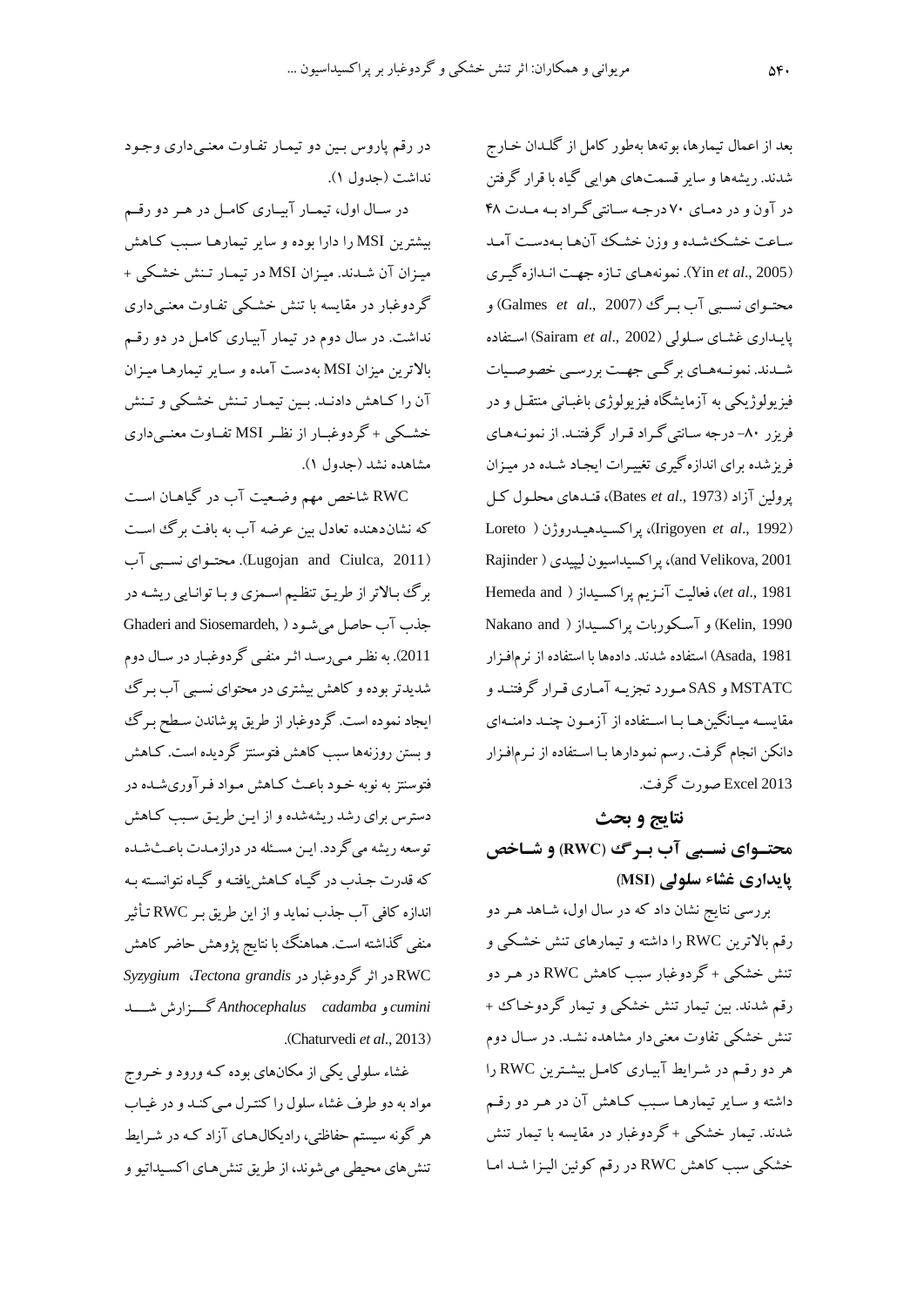مصرف نشدن انرژی جذب شده نوری برای فرایند تثبیت کربن تشکیل گونـههـای فعـال اکسـیژن در کلروپلاسـت افیزایش یافتـه (Das and Prasad, 2010) و احتمـالاً از ایــن طریق باعک آسیب رساندن به غشیاا سیلولی شیده و MSI را کاهش داده اسیت . گیاهیان تحیت تینش مقیادیر بیشیتری از گونههای اکسیژن واکنشی، از جمله  $\rm H_2O_2$  را تولید میکنند، کیه مییتوانید باعیک افیزایش پراکسیداسییون لیپییدی شیود .)Hoekstra *et al*., 2001(

آسیب رساندن به ساختمان پیروتهی هیا و رربیی هیای غشیاا متابولیس طبیعی گیاه را مختل مینماینید ) .,*al et* Ozuygur <sup>2006</sup>(. بنابرای تغییرات پایداری غشاا سلولی در اثر تنش از اهمییت بیاییی برخیوردار اسیت. در تحقییق حاضیرکاهش شاخص پاییداری غشیاا سیلولی )MSI )میی توانید بیه دلییل کاهش آد برگ باشد. در اثر گردوغبار روزنهها بسیته شیده و در نتیره سبب کاهش فراهمیی 2CO میی گیردد وکیاهش فراهمی 2CO فتوسنتز را کاهش میدهید . در نتیریه بیه دلییل

**جدول -2 اثر تنش خشکی و گردوغبار برمحتوای نسبی آب برگ )RWC)، شاخ پایداری غشاء سلولی )MSI )و محتوای پرولین در دو رقم توتفرنگی پاروس و کویین الیزا در طی سالهای 2931 و 2939**

| Table 1. Effect of drought stress and dust on Relative water content (RWC), memberan stability |
|------------------------------------------------------------------------------------------------|
| index (MSI) and proline content in Paros and Quinn Elisa Strawberry cultivars during 2013 and  |
| 201 <i>1</i>                                                                                   |

|                             |                                                                                     |                                                  |                                                 | 2014                                       |                                             |                                        |                 |
|-----------------------------|-------------------------------------------------------------------------------------|--------------------------------------------------|-------------------------------------------------|--------------------------------------------|---------------------------------------------|----------------------------------------|-----------------|
| Proline 2014<br>پرويين ١٣٩٣ | Proline 2013<br>پرولین ۱۳۹۲                                                         | شاخص پایداری غشاء سلولی ۱۳۹۳<br><b>NISI 2014</b> | شاخص پایداری غشاء سلولی ۱۳۹۳<br><b>MSI 2013</b> | محتواى نسبى آب برگ ۱۳۹۳<br><b>RWC 2014</b> | محتواى نسبى آب بوسى ١٣٩٣<br><b>RWC 2013</b> | رقم<br>Cultivar<br>گردوغبار<br>Dust    | <b>Drought</b>  |
|                             | میلی گرم در گرم وزن تازه<br>درصد<br>mg g $\mathrm{FW}^{\text{-}1}$<br>$\frac{0}{0}$ |                                                  |                                                 |                                            |                                             |                                        |                 |
| $0.12^e$                    | 0.08 <sup>g</sup>                                                                   | $86.33^{a}$                                      | $80.66^a$                                       | $87.00^a$                                  | $80.67^{\rm a}$                             | بدون گردوغبار<br>Without dust<br>پاروس |                 |
| $0.18^{d}$                  | $0.095$ <sup>g</sup>                                                                | $78.33^{b}$                                      | $73.67^b$                                       | $76.67^b$                                  | $78.00^{\rm ab}$                            | Paros با گردوغبار<br>Dust              | Full irrigatior |
| $0.14$ <sup>de</sup>        | 0.162 <sup>f</sup>                                                                  | $85.00^{\rm a}$                                  | $80.66^{\rm a}$                                 | $85.67^{\rm a}$                            | $78.00^{\rm ab}$                            | بدون گردوغبار<br>Without dust          | آبیاری کامل     |
| $0.25^{\circ}$              | $0.225$ <sup>e</sup>                                                                | $73.66^{\circ}$                                  | $71.33^{bc}$                                    | 74.00 <sup>b</sup>                         | $72.67^{\rm bc}$                            | Queen باگردوغبار<br>eliza<br>Dust      |                 |
| 0.6 <sup>a</sup>            | 0.59 <sup>c</sup>                                                                   | $70.66^d$                                        | $67.00^{\rm cd}$                                | $70.33^{\circ}$                            | $63.33^{de}$                                | بدون گردوغبار<br>Without dust<br>پاروس |                 |
| 0.61 <sup>a</sup>           | 0.68 <sup>b</sup>                                                                   | 69.00 <sup>d</sup>                               | $72.00^{bc}$                                    | $68.67$ <sup>c</sup>                       | $67.00^{\rm cd}$                            | Paros باگردوغبار<br>Dust               | Drought         |
| 0.51 <sup>b</sup>           | $0.42^d$                                                                            | $65.66$ <sup>e</sup>                             | $65.66^{\rm de}$                                | $65.65^d$                                  | $64.67$ <sup>d</sup>                        | بدون گردوغبار<br>Without dust          | نش خشكم         |
| 0.61 <sup>a</sup>           | 0.86 <sup>a</sup>                                                                   | $63.33^e$                                        | $61.67^e$                                       | $60.00^e$                                  | $58.00^{\rm e}$                             | Queen<br>با گردوغبار<br>eliza<br>Dust  |                 |

ستونهای دارای حرف مشترک در سطح احتمال پنج درصد اختلاف معنیداری ندارند.

Means with the same letters in each column are not significantly different at P *<* 0.05.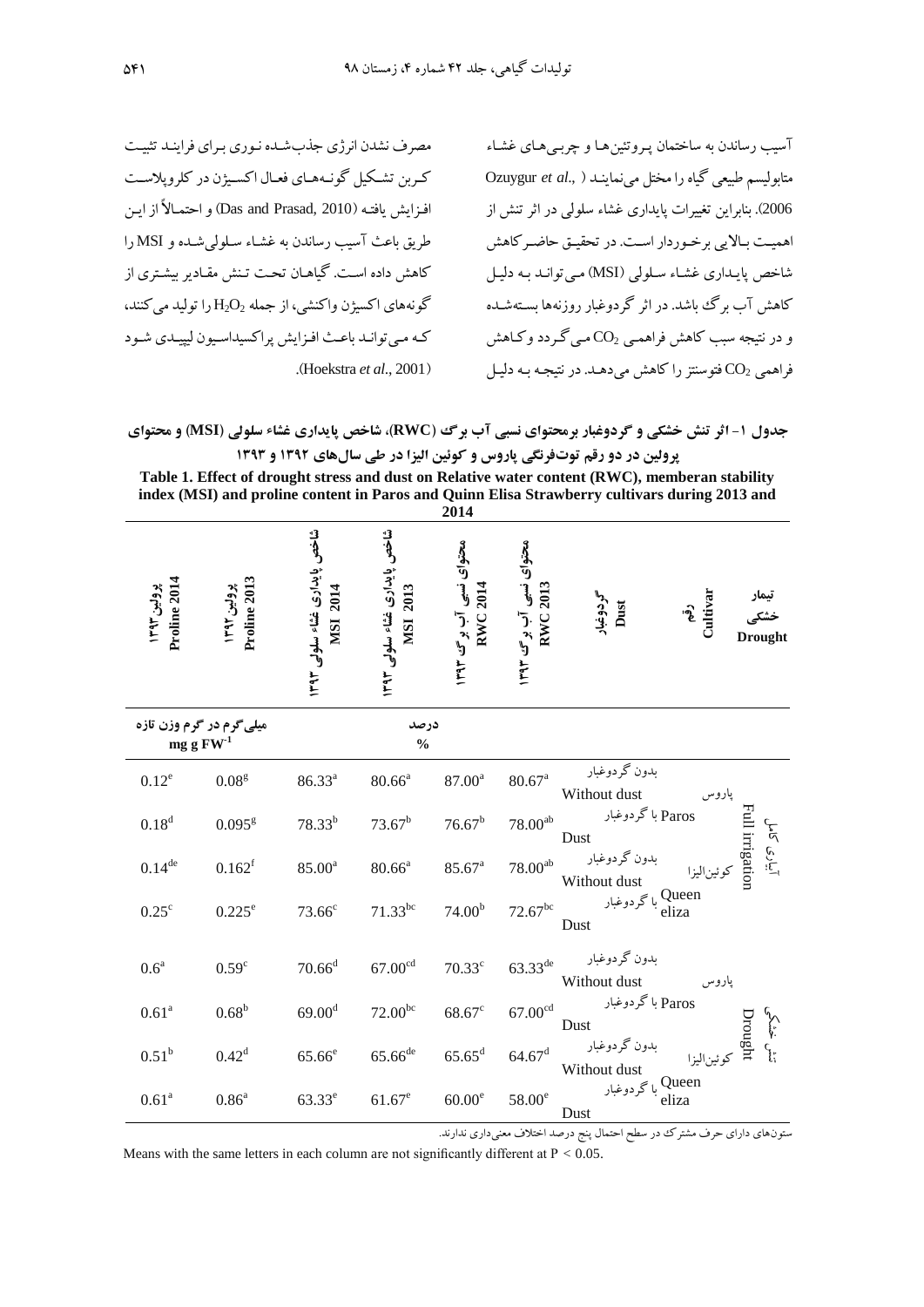در سیال اول تیمیار آبییاری کامیل در هیر دو رقی از پایین ترین میزان قندهای محلول کل برخوردار بود. تیمار گردوغبار سبب افزایش مقیدار قنیدهای محلیول در رقی پاروس شد امیا در رقی کیونی الییزا بیی تیمیار شیاهد و گردوغبار تفاوت معنیداری مشاهده نشد. در هر دو رقی بی تیمار تنش خشکی و تیمار تنش خشکی+ گردوغبیار تفاوت معنیداری مشیاهده نشید . در سیال دوم تیمیار گ گردوغبار میزان قندهای محلول کل را نسبت به شاهد در هر دو رقی کیاهش داد . تینش خشیکی موجیب افیزایش میزان قند محلول شد و بیشتری میزان قنید در ایی تیمیار مشاهده شد. تیمار گردوغبیار + تینش خشیکی نسیبت بیه تیمار تنش خشکی میزان قند را در هر دو رق کاهش داد )جدول 2(. **محتوای پرولین آزاد و قندهای محلول کل**

بررسی مقایسه میانگی ها در هر دو سال نشان داد کیه در تیمار آبیاری کامل رقم پاروس کمترین میزان پـرولین را دارا بوده و سایر تیمارها مییزان پیرولی هیر دو رقی را افـزایش دادنـد. تـنش خشـکی میـزان پـرولین دو رقـم را افزایش داد و این افزایش در رقم پاروس چشمگیرتر بود. تیمار گردوغبار + تنش خشکی میزان پرولین را در هر دو رقم افزایش داد بهطوری که بالاترین مقدار پرولین در این تیمار مشاهده شد اما در سال دوم در رقیم پاروس بین تیینش خشییکی و تیینش خشییکی + گردوغبییار اخییتاف معنی داری مشاهده نشد ولـی در رقـم کـوئینالیـزا در اثـر تنش خشکی + گردوغبار میزان پرولین در مقایسه با تیمار تنش خشکی افزایش یافت )جدول 1(.

**جدول -1 اثر تنش خشکی و گردوغبار بر قندهای محلول کل، مالون دیآلدیید )MDA )و پراکسیدهیدروزن )2O2H )در دو رقم توتفرنگی پاروس و کویین الیزا در طی سالهای 2931 و 2939 Table 2. Effect of drought stress and dust on total soluble sugars, malondialdehyde (MDA) and hydrogen peroxide (H2O2) in Paros and Quinn Elisa Strawberry cultivars during 2013 and 2014**

| ぺ<br>ব<br>a<br>ন<br>$\mathbf{a}$<br>$\overline{\phantom{0}}$<br>.<br>دن<br>$\mathbf{H}_2$<br>ᡫ | $\sim$<br>$\mathbf{B}$<br>=<br>ন<br>$\mathbf{S}$<br>↷<br>۰<br>$\tilde{\mathcal{E}}$<br>$\mathbf{\Omega}$<br>ᄇ<br>ᡒ | $\epsilon$<br>٠ı<br>₹<br><b>S</b><br>0<br>$\sim$<br>⋖<br>$\mathbf{a}$<br>≘<br>Բ<br>- | $\bullet$<br>$\mathbf{r}$<br>G)<br>$\mathbf{z}$<br>⋖<br>$\mathbf{P}$<br>⊟<br>-<br>ఆ<br>廴 | ፥ጣ<br>−<br>$\overline{20}$<br>sugars<br>ᠯ<br>$\mathbf{c}$<br>¢<br>uluble<br>£<br>-<br>Š | $\tilde{\phantom{a}}$<br>ា<br>ਵ<br>$\overline{a}$<br>s<br><b>S</b><br>۲<br>suga<br>$\mathbf{a}$<br>٥<br>Ξ<br>Ē<br>ᢦ<br>ಹೆ | št<br>3<br>٠u<br>≘<br>ᅐ | ↷<br>Ë<br>$: \bullet$ | نیمار<br>شده م<br><b>Drought</b> |
|------------------------------------------------------------------------------------------------|--------------------------------------------------------------------------------------------------------------------|--------------------------------------------------------------------------------------|------------------------------------------------------------------------------------------|-----------------------------------------------------------------------------------------|---------------------------------------------------------------------------------------------------------------------------|-------------------------|-----------------------|----------------------------------|
|------------------------------------------------------------------------------------------------|--------------------------------------------------------------------------------------------------------------------|--------------------------------------------------------------------------------------|------------------------------------------------------------------------------------------|-----------------------------------------------------------------------------------------|---------------------------------------------------------------------------------------------------------------------------|-------------------------|-----------------------|----------------------------------|

| میکرومول در گرم وزن تازه<br>$\mu$ mol g $FW-1$ |                    |                   |                   |                    |                    |                                                                                                   |
|------------------------------------------------|--------------------|-------------------|-------------------|--------------------|--------------------|---------------------------------------------------------------------------------------------------|
| 0.36 <sup>g</sup>                              | $0.45^{\rm d}$     | $0.65^{\rm f}$    | $0.52^{\rm f}$    | $50.95^{\circ}$    | $38.84^d$          | بدون گردوغبار<br>Without dust<br>پاروس                                                            |
| $0.64^{\rm f}$                                 | $0.73^{\text{cd}}$ | 1.18 <sup>e</sup> | $1.22^e$          | $32.13^{d}$        | $61.30^{\rm ab}$   | 띱<br>Paros باگردوغبار<br>کلاک<br>Dust                                                             |
| 0.41 <sup>g</sup>                              | 0.80 <sup>c</sup>  | 0.86 <sup>f</sup> | $1.22^e$          | $60.20^{b}$        | $51.23^{\circ}$    | irrigation<br>$\sum_{i=1}^{n}$<br>بدون گردوغبار<br>كوئين اليزا<br>Without dust                    |
| $0.75^e$                                       | $1.59^{b}$         | $1.54^{d}$        | 1.86 <sup>d</sup> | $30.15^d$          | $55.75^{\circ}$    | Queen eliza باگردوغبار<br>Dust                                                                    |
| $0.84^d$                                       | $1.69^{b}$         | $2.41^\circ$      | $2.51^\circ$      | 88.27 <sup>a</sup> | $62.90^{ab}$       | بدون گردوغبار<br>Without dust<br>پاروس                                                            |
| $1.17^{b}$                                     | $2.39^{a}$         | $3.23^{b}$        | 4.70 <sup>b</sup> | $63.50^{b}$        | $71.20^a$          | Paros باگردوغبار<br>Dust                                                                          |
| 0.99 <sup>c</sup>                              | $1.70^{b}$         | $2.57^{\circ}$    | $2.61^\circ$      | 83.91 <sup>a</sup> | $66.75^{\text{a}}$ | Drought<br>بدون گردوغبار<br>$\overline{\mathcal{E}}^{\mathcal{E}}$<br>كوئين اليزا<br>Without dust |
| 1.36 <sup>a</sup>                              | $2.55^{\circ}$     | 4.85 <sup>a</sup> | 4.96 <sup>a</sup> | $64.66^{b}$        | $61.95^{\rm ab}$   | Queen eliza باگردوغبار<br>Dust                                                                    |

ستونهای دارای حرف مشترک در سطح احتمال پنج درصد اختلاف معنیداری ندارند.

Means with the same letters in each column are not significantly different at p *<* 0.05.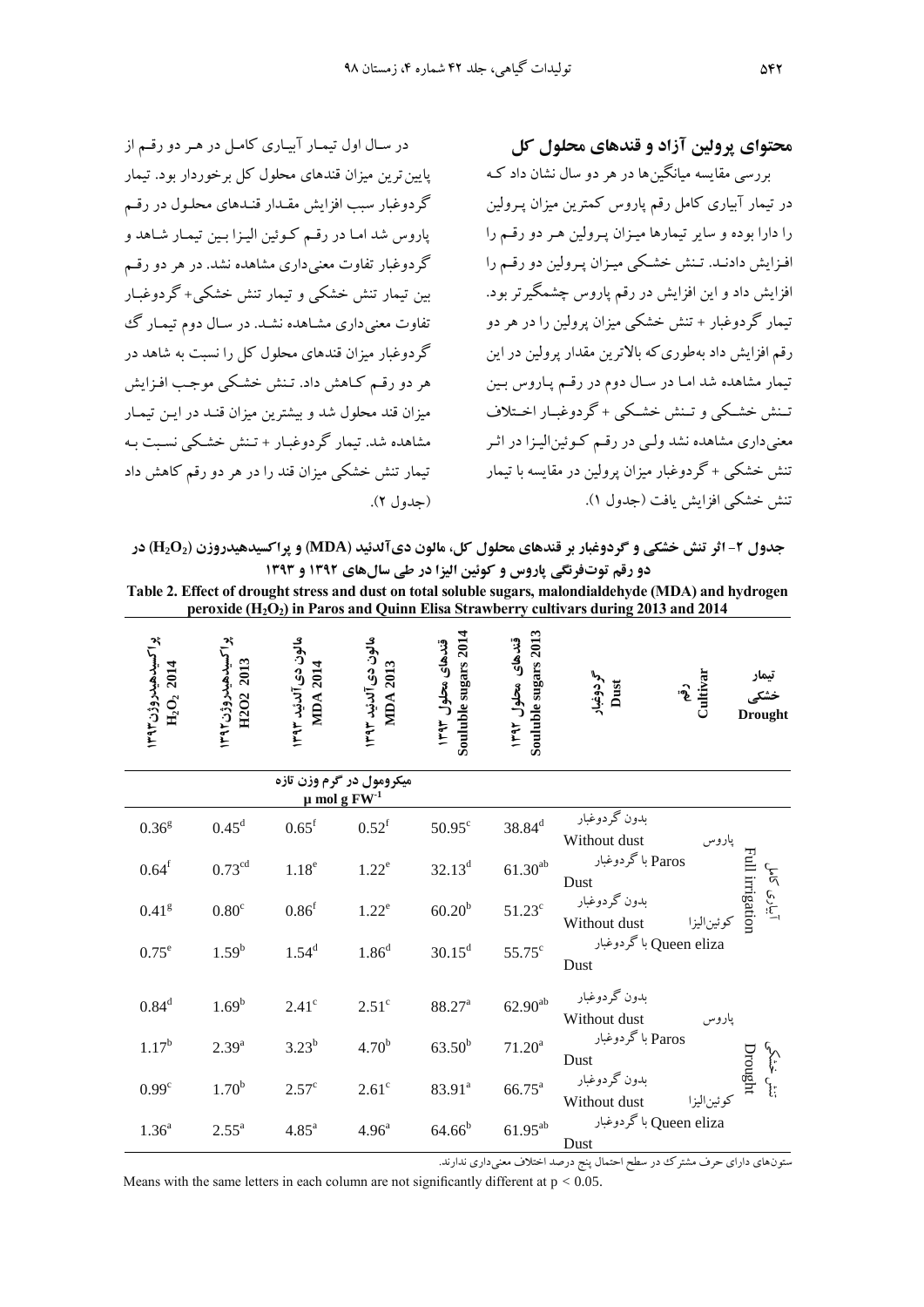محلول بیشتری برخوردار بود ولی در شیرایآ گردوغبیار بدون تنش خشکی این میزان در هر دو رقم برابر بود. این نشاندهنده کاهش بیشتر کربوهیدراتهیای محلیول کیل در رقم کوئین الیزا است. دلیل کاهش کربوهیـدراتهـای محلول کیل در اثیر گردوغبیار کیاهش فتوسینتز و بیازده دستگاه فتوسنتزی گزارش شید . از جملیه اثیرات مخیرد گردوغبار، تغییر در خصوصیات بیوشیمیایی مانند غلظیت کربوهیدراتها در برگ است که به دلییل کیاهش میواد مواد فرآوریشده گیاه روی میی دهید ) .,*al et* Ramesh 2014). در این راستاکاهش میزان فتوسـنتز و عملکـرد در زیتیون در اثیر غبیار سییمان )2007 ,Ilias and Nanos)، کیاهش مییزان کربوهییدراتهیای محلیول کیل بیرگ و افیزایش محتیوای پیرولی در اثیر رسیود گردوغبیار در گندم و نخیود سیبز )2015 ,Rahman )و افیزایش مییزان پییرولی در اثییر تیینش خشییکی و گردوغبییار در انگییور گزارش شده است )2017 .,*al et* Karami).

## **مالون دی آلدیید و پراکسیدهیدروژن**

نتایج نشان میدهد که تیمار آبیاری کامل در هر دو رق در هیر دو سیال کمتیری مییزان MDA را دارا بیوده و تیمیار گردوغبار سبب افزایش میزان آن شد. تینش خشیکی سیبب افزایش MDA در هر دو رقم شـد و تیمـار تـنش خشـكى + گردوغبار بیشترین میزان را دارا بود. بین دو رقم تفاوت معنیییداری وجییود نداشییت )جییدول 2(. بررسییی مقایسییه میانگی ها در سال اول نشان داد که آبیاری کامیل در هیر دو رقیم از کمتیرین مییزان  $\mathrm{H}_2\mathrm{O}_2$  برخوردار بیوده و تیمیار گردوغبار سبب افزایش آن در رقم کـوئین الیـزا شــد. تـنش خشکی نیز میزان  $\rm H_2O_2$  را در هر دو رقم افـزایش داد. تیمـار گردوغبار + تنش خشکی بیشترین میزان  $\rm H_2O_2$ را ایجاد نمود. در سال دوم تیمار آبیاری کامل در هر دو رقم کمترین مقدار را دارا بیوده و تیمیار گردوغبیار بیدون تینش خشیکی مییزان آن را افیزایش داد. تیینش خشیکی بییه تنهییایی سییبب افزایش  $\rm H_2O_2$  شد. تیمار گردوغبـار + تـنش خشـكی میـزان را در هر دو رقم افزایش داد و ایـن افـزایش در رقـم  $\rm H_2O_2$ کونی الیزا بیشتر بود )جدول 2(.

براسیاس ایی نتیایج افیزایش مییزان پراکسیید هییدروکن

در بسیاری از گونههای گیاهی، تجمع پـرولین یکـی از اصلی ترین پاسـخهای متـابولیکی بـه تـنش،هـای غیرزنـده میباشد و بهعنوان تنظی کننده اسمزی در پاسخ به تنشهیای غیر زنده تجمع می یابـد (Szabados and Savoure, 2010; 2014 .,*al et* Ghanbari). در تحقیق حاضر مییزان پیرولی در شرایآ تنش خشکی و گردوخا در هردو رقی و در هیردو سال افزایش یافت. پرولی یکی از اجزای مه واکنش دفیاعی گیاه نسبت به تنش%ای محیطی است کـه رسـوب گردوغبـار روی برگ سبب افزایش معنی داری در غلظت آن میی شود دو بیی درمقایسیه .(Abdel-Rahman and Ibrahim, 2012( رقم میزان پرولین در اثـر تـنش خشـکی در رقـم پـاروس بـه میزان بیشتری افزایش یافت. به نظر میی رسید افیزایش مییزان پرولین در رقم پاروس منجر به حفظ بیشـتر RWCاز طریـق تنظیم اسمزی شده است و از کاهش آب در شرایط تنش جلوگیری کرده است. تجمع پرولین در برگههای توتفرنگی در این تحقیق با یافتههای (2015) Ghaderi et al. (2015 و)2011( Siosemardeh and Ghaderi م ابقیییت دارد. آنهیا گیزارش کردنید کیه رقمیی کیه پیرولی بیشیتری در برگ های آن تجمع یافته، سبب افـزایش ادامـه رونـد جـذب آب در این رقم شده است. افزایش انباشت پرولین در پاسخ به استرس گردوغبار و تنش خشیکی اسیتراتژی بیرای بهبیود تحمیل )2001 .,*al et* Hoekstra )تنظیی تنظیی اسیمزی و کاهش پراکسیداسیون لیپیدی )2015 .,*al et* Gupta )است.

گردوغبار در سال اول سبب افزایش قندهای محلیول کل برگ شد. دلیل این افزایش احتمالاً به دلیل تینش بیه وجود آمده در اثر گردوغبار باشد. در ایی شیرایآ گییاه با افزایش قندها تاش نمیوده اسیت کیه از طرییق تنظیی اسمزی به جذب آب از خاک ادامه دهـد و همچنـین بـه حفظ آد در برگها کمک نماید. در سیال دوم کیاهش طوینی مدت فتوسنتز سیبب کیاهش کربوهییدرات هیای محلول کیل شیده بیه نظیر میی رسید ایی مسیهله بیه دلییل سییایهانییدازی طییوینی مییدت گردوغبییار و یییا آسیییب فتوسیست های نوری به علیت ترمی گردوغبیار و اثیرات منفی آن بر کارکرد روزنهها باشد. هـر چنـد در شـرایط آبییاری کامیل رقی کییونی الیییزا از کربوهیییدراتهییای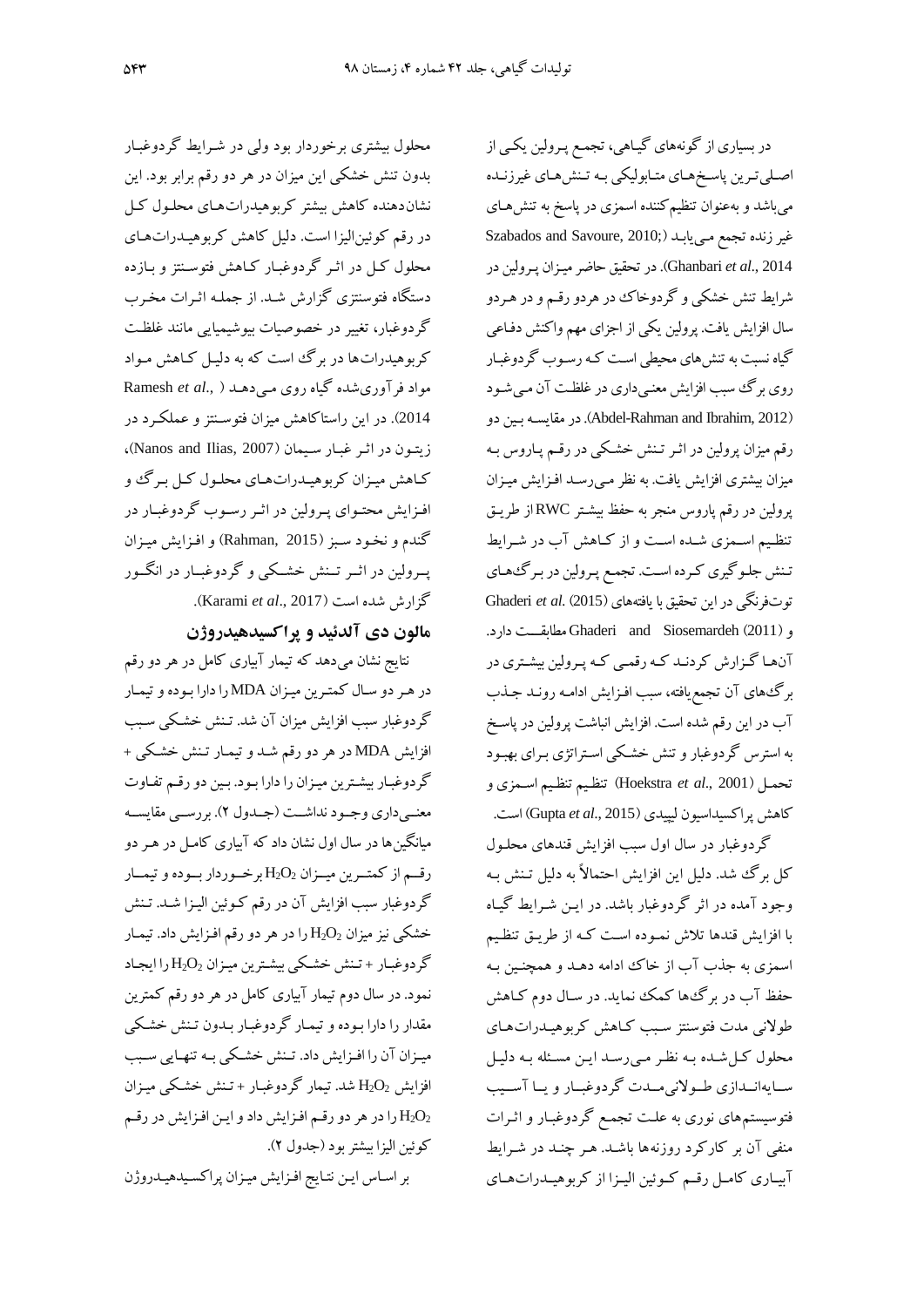فعالیییت POD و APX برخییوردار بییود و تیمییار گردوغبییار سبب افزایش فعالیت آنها شید . تینش خشیکی نییز POD و APX را در هر دو رق افیزایش داد . تیمیار تینش خشیکی + گردوغباربیشتری مییزان POD و APX را دارا بیود . بیی دو رقم تفاوت معنیداری مشاهده شد بهطوریکه رقیم پـاروس از میییزان فعالیییت POD و APX بیشییتری برخییوردار بییود )شکل -1 <sup>A</sup> و -1B، شکل 2(.

بیر اسیاس نتیایج پیژوهش حاضیر گردوخیا و تینش خشکی فعالیت آنزیم پراکسیداز و آسکوربات پراکسیداز را در هر دو رقم افزایش دادند. رقم پاروس که دارای بیشترین فعالیییت آنزیمییی بییود از میییزان 2O2<sup>H</sup> و بییه تبیی آن MDA کمتری برخوردار بود و در نتیره مقاومت بیشتری نسیبت بیه گردوغبار و تنش خشیکی نشیان داد . بیرای کیاهش آسییب سلولی، گیاهان تحت تنش، آنزیمهای ضـداکسایشـی تولیـد میکنند )2012 ,Lidon and Zlatev). ترم گرد و غبار بیر روی برگ گیاهان ممکن است مکانیسم ضداکسایشی گیـاه را تغییییر دهیید )2013 .,*al et* Chaturvedi )و افییزایش فعالیت POD و APX میتوانید بیه عنیوان مکانیسی دفیاع از گیاه در برابر تقوییت فرآینیدهای اکسییداتیو در نظیر گرفتیه شود. هماهنگ با نتایج پژوهش حاضر افزایش فعالیت APX در برابر آلودگیگرد و غبیار )2016 .,*al et* Silva-Siqueira) و افزایش فعالیت فعالیت POD و APX در اثر تنش خشیکی + گردوغبار گزارش شده است )2017 .,*al et* Karami).

نتایج سال اول نشان داد که در رقم پاروس، تیمار شـاهد بیشتری وزن خشک ریشه را دارا بود. گردوخیا روی آن اثر نداشت. تیمار تنش خشکی موجب کاهش وزن خشیک ریشه نسبت به تیمار شاهد شد امیا بیا تیمیار تینش خشیکی + گردوخاک اختلاف معنیداری نداشت. در رقم کوئین الیـزا گردوخا موجب کاهش وزن خشک ریشه شد و با تیمیار تنش خشکی + گردوخیاک اختلاف معنی داری نداشت. کمترین وزن خشک ریشه در تیمـار تـنش خشـکی مشـاهده شد (شکل ۳–A). در سال دوم در هر دو رقـم، گردوخـاک وزن خشک ریشه را کاهش داد. تنش خشیکی نییز موجیب کاهش آن شد اما با تینش خشیکی + گردوخیا اخیتاف معنی داری نداشت (شکل ۳-B).

توسط تیمار گردوغبار و تینش خشکی بیا افزایش فعالیت آنیزیمهمای ضیداکسایشیی همراه بیود. افیزایش فعالییت آنزیمهای ضداکسایشی می تواند به دلیل تیلاش سلولهای گیاهی برای حذف بخشی از  $\rm H_2O_2$  باشد. شاید یکی از دلایل پایین بودن  $\rm H_2O_2$  در اثر گردوغبار و تنش خشکی در رقم پاروس افزایش فعالیت آنـزیم پراکسـیداز باشـد. میـزان در هر دو سال تحت تأثیر تیمـار گردوخـاکـُ و تـنش خشکی افزایش یافت و ایی افیزایش در تیمیار گردوغبیار + تنش خشکی بیشتر بود. به نظر میرسد کیه ایی تیمارهیا اثیر منفی یکیدیگر را تشیدید کیرده انید . پراکسیداسییون لیپییدی ناشی از رادیکالهای آزاد به منظور نشان دادن آسییب ناشیی از تنش در سطح سلولی شناخته شده است ( ,Shukla et al <sup>2012</sup>(. MDA محصول نهایی پراکسیداسیون لیپیدی غشیای سلولی گیاهی و یکی از نشانههای مهم آسیب سیستم غشایی است )2010 .,*al et* Cunhua). با توجیه بیه نتیایج حاصیل از ایی پیژوهش تینش خشیکی و گردوغبیار مییزان میالون دی آلدنید را در هر دو رق افزایش دادند و ای افزایش در تیمار گردوغبار + تنش خشکی بیشتر مشاهده شید . افیزایش بیشیتر MDA میییتوانیید بییه دلیییل تشییدید شییرایآ تیینش توسییآ گردوغبار باشد. همچنی افزایش MDA در تمام تیمارهیا در رقم کوئین الیزا بیشتر بود که این میتوانید بییانگر حساسیت بیشتر این رقم به گردوغبار و تـنش خشـکی باشـد. در تیمـار تنش خشکی و گردوخاک بیشترین میزان  $\rm H_2O_2$  تولیـد شـد و در نتیجه آن غشاء سلول تخریبشده و سبب افزایش MDA در ایی تیمارهیا گردییید )جیدول 2(. در ایی راسییتا گییزارش شییده اسییت کییه افییزایش بیییش ازحیید غلظییت پراکسیدهیدروژن سبب آسیب به سلولهای گیاهی و Sajedi *et al*., 2017; ( مییشیود MDA تولیید افیزایش 2016 .,*al et* Gharibi). هماهنگ بیا نتیایج پیژوهش حاضیر افیییزایش مییییزان 2O2<sup>H</sup> و MDA در انگیییور در شیییرایآ گردوغبیار و خشیکی )2017 .,*al et* Karami )و افیزایش MDA در گندم با افزایش غلظت رات گردوغبار گیزارش شده است (Chen, 2010).

**فعالیت آنزیم پراکسیداز و آسکوربات پراکسیداز**

تیمار آبیاری کامل در هر دو رقـم از پـایینترین میـزان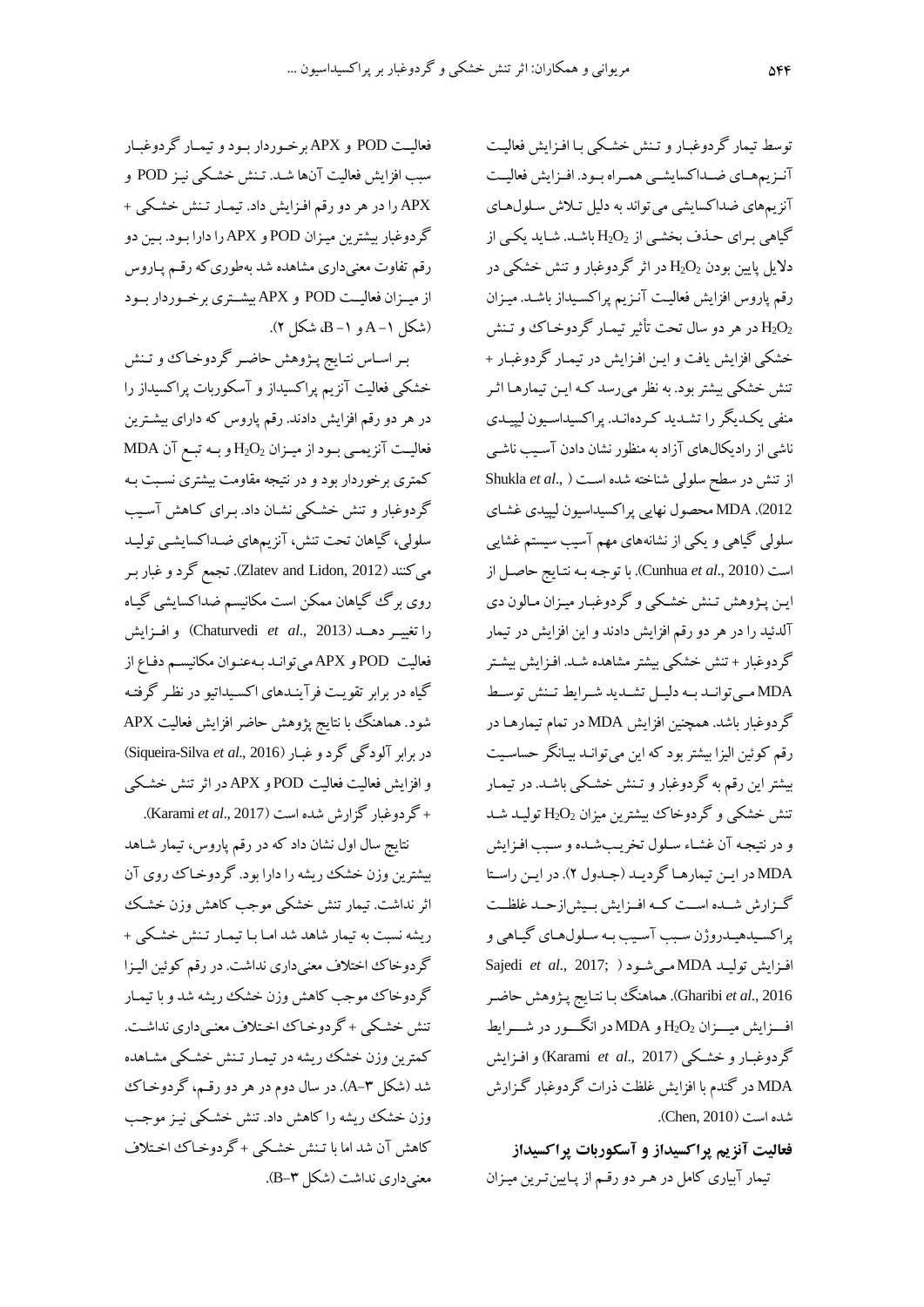



**Figure 1. The effect of drought stress and dust on Peroxidase (POD) activity in two strawberry cultivars during 2013 (A) and 2014 (B)** 

**In the horizontal axis: control (full irrigation), drought stress (-1.2 MPa). Columns with the same letters in each column are not significantly different at p** *<* **0.05**



**شکل -1 اثر تنش خشکی و گردوخاک بر فعالیت آنزیم سکوربات پراکسیدار )APX )در دو رقم توتفرنگی در سال .2939 در محور افقی: شاهد (آبیاری کامل)، تنش خشکی (۱/۲ –مگاپاسکال) ستونهای دارای حرف مشترک در سطح پنج درصد اختلاف معنیدار ندارند Figure 2. The effect of drought stress and dust on Ascurbat Peroxidase (APX) activity in two strawberry cultivars during 2013 (A) and 2014 (B)**

**In the horizontal axis: control (full irrigation), drought stress (-1.2 MPa). Columns with the same letters in each column are not significantly different at p** *<* **0.05**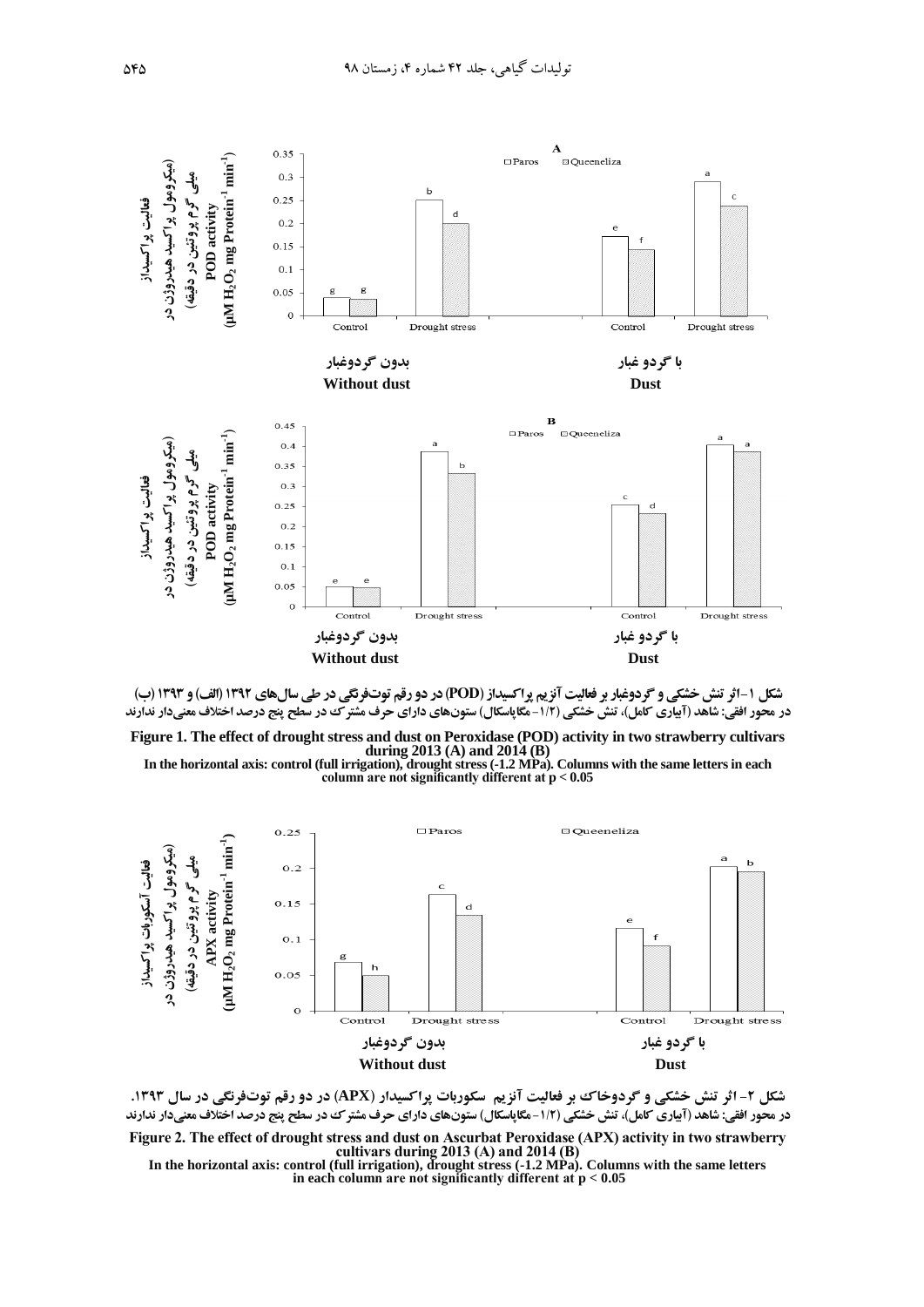



**In the horizontal axis: control (full irrigation), drought stress (-1.2 MPa) Columns with the same letters in each column are not significantly different at p** *<* **0.05**

تیمیار گردوخیا و تینش خشیکی موجیب کیاهش آن شدند اما بین تیمـار گردوخـاک، تـنش خشـکی و تـنش خشکی + گردوخاک اختلاف معنی داری مشاهده نشد. در رقم کوئین الیزا تیمار شاهد بیشترین مقدار را دارا بوده و گردوخا موجب کاهش میزان آن شد. تنش خشکی نیز وزن خشک دمبرگ را کاهش داد اما بین این تیمار و تنش خشکی + گردوخاک اختلاف معنبی داری مشاهده نشد (شکل ۳− B و ۳−A).

در سال اول در رقم پاروس، تیمار شاهد بیشترین وزن خشک برگ را دارا بود. تیمار گردوخا بر میزان آن اثر **وزن خشک اندامهای هوایی و ریشل**

نتایج حاصیل از سیال 1392 و 1393 نشیان داد کیه در رقم پاروس هیچ یک از تیمارهـا روی وزن خشک طوقـه اثر معنیداری نداشتند. در رقم کوئین الیزا تیمار شاهد بیشترین وزن خشک طوقه را دارا بود. گر دوخاک موجب کاهش آن شد. تیمار تنش خشکی نیز میزان آن را کیاهش داد اما بین این تیمار و تنش خشکی + گردوخاک اختلاف  $(A - T)$ و  $B - B - B$  و  $(A - A)$ ).

نتایج پژوهش حاضر نشان داد که در هیر دو سیال در رقم پاروس بیشترین وزن خشک دمبرگ مشاهده شـد.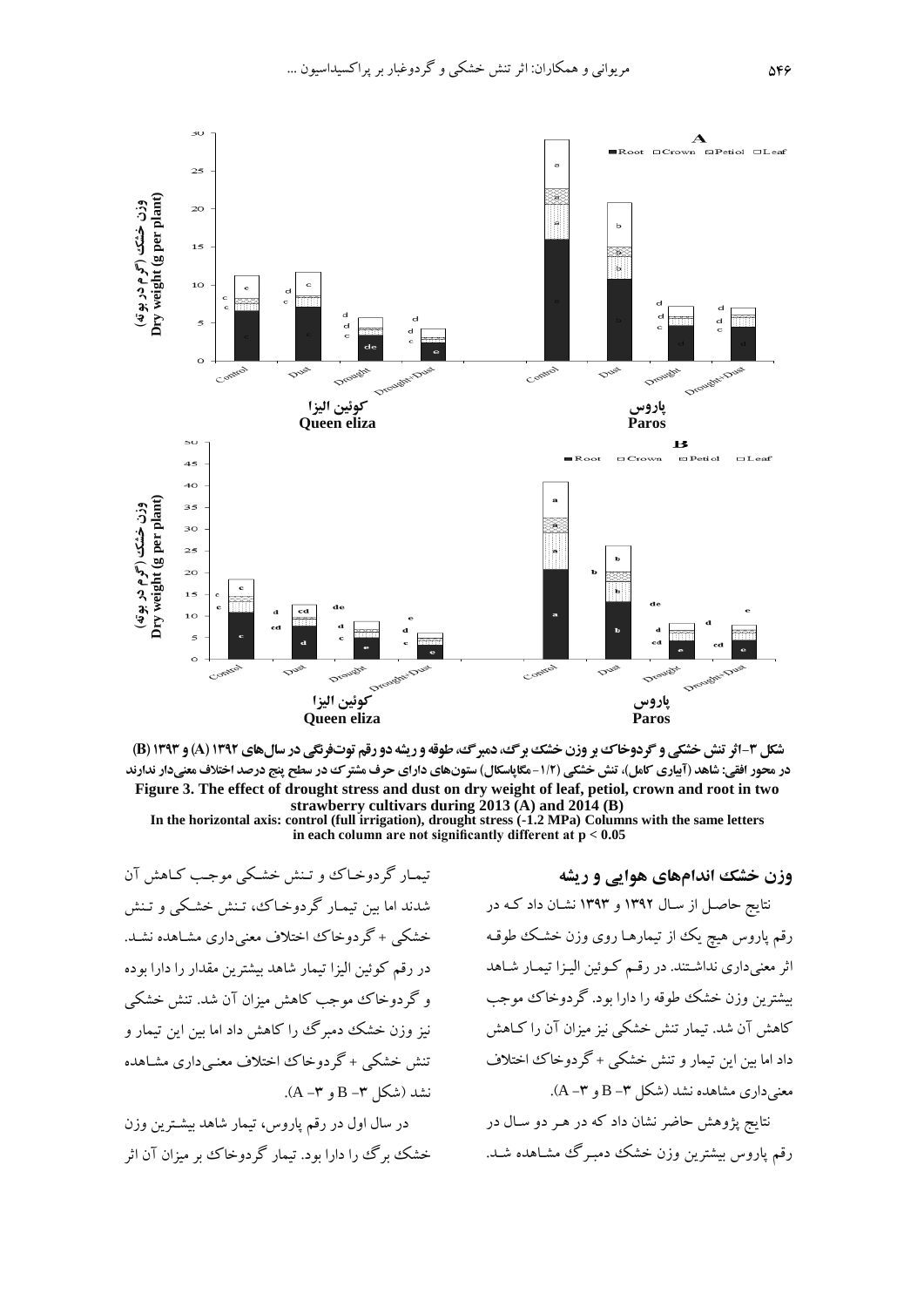نداشت. تنش خشکی موجب کیاهش وزن خشیک بیرگ نسبت به شاهد شد اما با تیمار تنش خشکی + گردوخیا اختلاف معنیداری نداشت. در رقم کوئین الیزا تیمار شاهد بیشترین وزن خشک بسرگ را دارا بموده و گردوخیاک موجب کاهش میزان آن شد. تنش خشکی نیز مقدار آن را کاهش داد اما با تیمار تنش خشکی + گردوخا اختاف  $(A - T \theta) = B - T \theta$ و  $A - A$ ).

نتایج این پیژوهش حاکی از آن است که در شرایط گردوغبار و تنش خشکی احتمالاً با کاهش سطح بـرگءهـا سبب کاهش جذب نور توسط گیاه و بسته شدن روزنهها در طیول دوره آزمیایششیده و میاده خشیک تولییدی گییاه را کیاهش داده است. احتمیالاً کیاهش میاده خشیک در ایین پژوهش به دلیل سایهدهی برگها ناشی از پوشش گردوغبار و آســیب سیســتم فتوســنتزی ناشــی از افــزایش فعالیــت رادیکالهای آزاد و تخریب غشااهای سلولی باشد.

گزارششده که برگهای پوشاندهشیده بیا گردوغبیار نیور کمتییری بییرای فتوسینتز دریافیت میی کننید کیه ایی مسهله تبادل گیاز بیی بیرگ و هیوا را محیدود کیرده و بیا کیاهش مییزان هیدایت روزنیه ای بیرگ فراهمیی 2CO را کییاهش داده و از اییی راه بییر تولییید مییاده خشییک تییثثیر میی گیذارد )2015 .,*al et* Khan-Zia). گیرد و غبیار روی برگ سبب سایهدهیی، کیاهش سی بیرگ و آسییب بیه دسیتگاههیای فتوسینتزی در اثیر سیمی بیودن آیینیدههیا و

افیزایش تینش آبیی مییشیود )2015 .,*al et* Hossain). هماهنگ با نتایج پـژوهش حاضـر کـاهش سـطح بـرگ و بیوماس کل در توتفرنگی رقم السانتا تحت تنش خشکی )2008 .,*al et* Razavi )و کاهش میاده خشیک گییاهی بیا افزایش غلظت گردوغبار در جیو ) ,Naresh and Sundra <sup>2017</sup>( گزارش شده است.

## **نتیجلگیری**

نتایج پژوهش حاضر نشان داد که گردوغبیار سیبب افزایش میزان پرولین آزاد، قندهای محلول کل،  $O_2$ ،  $H_2O_2$ MDA، فعالیت آنزی های POD و APX شد و RWC و MSI را کییاهش داد. تیینش خشییکی و گردوخییا بییا کاهش RWC موجب کاهش جیذد آد توسیآ گییاه شده و کاهش آد به نوبه خود موجیب افیزایش 2O2<sup>H</sup> گردید. با افزایش میزان 2O2<sup>H</sup> در طی تینش خشیکی و گردوغبار، تخریب لیپیدهای غشاء افزایش یافته و میزان MDA افییزایش یافییت . افییزایش MDA نشییاندهنییده تخریب دیواره سلولی بوده این مسئله همیراه بیا افیزیش MSI میییباشیید. در تیمییار گردوغبییار میییزان 2O2<sup>H</sup> بییا فعالیت آنـزیمهمای ضـداکسایشـی و MDA در سـطح احتمال یک درصد همبستگی م بت و بیا MSI و RWC در سطح احتمال یک درصد همبستگی منفـی نشـان داد )جدول 3(. ای مسهله نشان میی دهید کیه کیاهش RWC سیییبب کیییاهش MSI شیییده و مییییزان رادیکیییال هیییای

جدول **۳- ضریب همبستگی پیرسون بین صفات فیزیولوژیکی در رقم توتفرنگی تحت تیمار تنش خشکی و گردوخاک Table 3. Pearson correlation coefficient between physiological traits in strawberry under drought and dust treatments**

|                | <b>MSI</b>            | <b>RWC</b>            | $H_2O_2$              | <b>MDA</b>            | <b>Proline</b>        | Soluble sugars      | <b>POD</b> | <b>APX</b>  |  |
|----------------|-----------------------|-----------------------|-----------------------|-----------------------|-----------------------|---------------------|------------|-------------|--|
| <b>MSI</b>     |                       |                       |                       |                       |                       |                     |            |             |  |
| <b>RWC</b>     | $0.97***$             |                       |                       |                       |                       |                     |            |             |  |
| $H_2O_2$       | $-0.95***$            | $-94.00$ **           |                       |                       |                       |                     |            |             |  |
| <b>MDA</b>     | $-0.90**$             | $-0.87***$            | $0.96***$             |                       |                       |                     |            |             |  |
| Proline        | $-0.31$ <sup>ns</sup> | $-0.32$ <sup>ns</sup> | $-0.31$ <sup>ns</sup> | $-0.29$ <sup>ns</sup> |                       |                     |            |             |  |
| Soluble sugars | $-0.39$ <sup>ns</sup> | $-0.44$ <sup>*</sup>  | $-0.37$ <sup>ns</sup> | $-0.42$ <sup>*</sup>  | $-0.25$ <sup>ns</sup> |                     |            |             |  |
| POD            | $-0.91***$            | $-0.91***$            | $0.89***$             | $0.81***$             | 0.30 <sup>ns</sup>    | $0.42^*$            |            |             |  |
| <b>APX</b>     | $-0.86$ **            | $-0.85***$            | $0.92***$             | $0.88***$             | $0.35^{ns}$           | $0.42$ <sup>*</sup> | $0.94***$  |             |  |
|                |                       |                       |                       |                       |                       |                     |            | about about |  |

Ns, \* and \*\* : non significant at 5 % and 1 % respectively**.**

ns، \* و\*\* بهترتیب غیرمعنیدار، معنیدار در س احتمال پنج و یک درصد.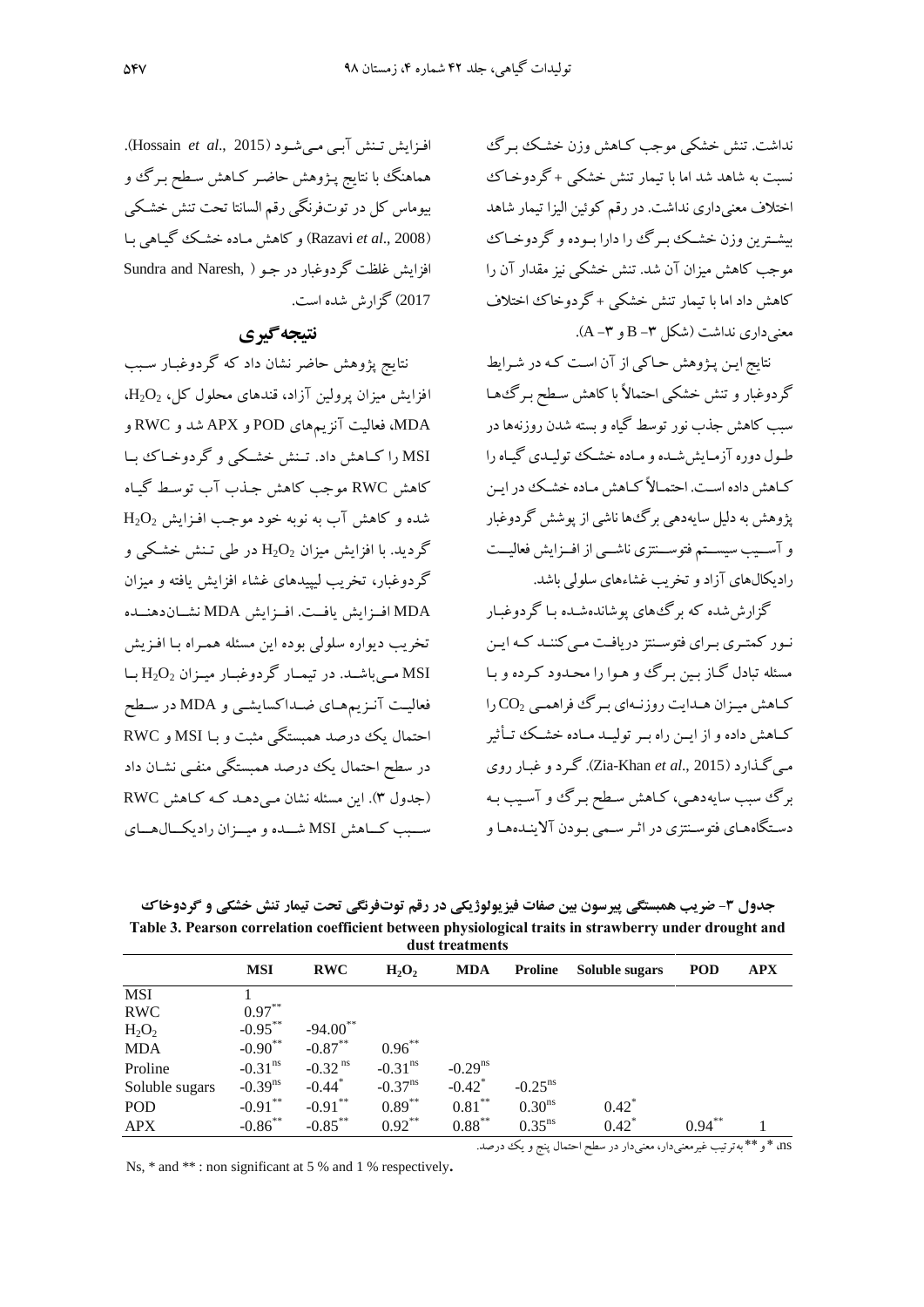آزاد را افـزایش مـیدهـد. افـزایش رادیکـال آزاد  $\rm H_2O_2$  بـه  $\rm H_2$  برای فراهم نمودن امکانات آزمایشگاهی برای اجرای این پژوهش تشکر و قدردانی میگردد**. تضاد منافع** تصاد منافعی در رابطه با اجرای این پژوهش و انتشار **سهم نویسندگان** اجرای آزمایش تحت راهنمایی دکترناصر قادری و مشاوره دکتر تیمور جوادی توسط مهندس فرزاد مریوانی

افزایش پراکسیداسیون لیپیدی غشاء و کاهش پایداری غشـاء<br>سلولی کمک نموده است. اثرات منفـی گـردوغبـار و تـنش سلولی کمک نموده است. اثرات منفیی گیردو غبیار و تینش خشکی بر تولید ماده خشک در هردو سال مشیاهده گردیید . کاهش ماده خشک ریشه و انیدام هیای هیوایی میی توانید بیه آن وجود ندارد. دلیل افزایش رادیکالهای آزاد، کاهش محتیوای آد بیرگ و درنهایت کاهش فتوسنتز برگ باشد. **سپاسگزاری** از مرکیز پژوهشیی بیهنیژادی و بیهزراعیی تییوتفرنگیی صورت گرفته است.

#### **References**

- Gupta, S. and Gupta, N. K. (2005). High temperature induced antioxidative defense mechanism in contrasting wheat seedlings. *Indian Journal of Plant Physiology*, 10, 73-75.
- Anonymous. (2016). *Iran agricultural statistics*. Ministry of Agriculture Jahad, Department of Statistics and Information. Retrieved from http://www.kurdistan.agri-jahad.ir/fa-IR/DouranPortal/5153/page/.
- Abdel-Rahman, A. M. and Ibrahim, M. M. (2012). Effect of cement dust deposition on physiological behaviors of some halophytes in the salt marshes of Red Sea. *Academic Journal Biology Science*, 3(1), 1-11.
- Amil-Ruiz, F., Blanco-Portales, R., Munoz-Blanco, J. and Caballero, J. L. (2011). The strawberry plant defense mechanism: A molecular review. *Plant and Cell Physiology*, 52(11), 1873-1903.
- Bates, L. S., Waldren, R. P. and Teare, I. D. (1973). Rapid determination of free proline for water-stress studies. *Journal of Plant and Soil*, 39, 205-207.
- Chaturvedi, R. K., Prasad, S., Rana, S., Obaidullah, S., Pandey, V. and Singh H. (2013). Effect of dust load on the leaf attributes of the tree species growing along the roadside. *Environmental Monitoring and Assessment*, 185(1), 383-391.
- Chen, Y. (2010). Ecophysiological responces of winter wheat seedling to aerosol wet deposition of Xian area, China. *Journal of Environmental Science*, 22(11), 1786-1791.
- Cunhua, S., Wei, D., Xiangling, C., Xinna, X., Yahong, Z., Dong, S. and Jianjie, S. (2010). The effects of drought stress on the activity of acid phosphatase and its protective enzymes in pigweed leaves. *African Journal of Biotechnology*, 9(6), 825-833.
- Das, S. and Prasad, P. (2010). Seasonal variation in air pollution tolerance indices and selection of plant species for industrial areas of Rourkela. *Indian Journal of Environment and Protection*, 30(12), 978-988.
- Engelstaedter, S., Tegen, I. and Washington, R. (2006). North African dust emissions and transport. *Earth Science Reviews*, 79(1), 73-100.
- Galmes, J., Flexas, J., Save, R. and Medrano, H. (2007). Water relations and stomatal characteristics of mediterranean plants with different growth forms and leaf habits: responses to water stress and recovery. *Journal of Plant and Soil*, 290(1), 139-155.
- Ghaderi, N. and Siosemardeh, A. (2011). Response to drought stress of two strawberry cultivars (*cv. Kurdistan and Selva*). *Journal of Horticulture, Environment and Biotechnology*, 52(1), 6-12.
- Ghaderi, N., Normohammadi, S. and Javadi, T. (2015). Morpho-physiological responses of strawberry (*Fragaria×ananassa*) to exogenous salicylic acid application under drought stress. *Journal of Agricultural Science and Technology*, 17(1), 167-178.
- Ghanbari, Gh., Sayari, M., Saydi, M. and Amirinejad, A. (2014). Effect of 5-aminolevulinic acid on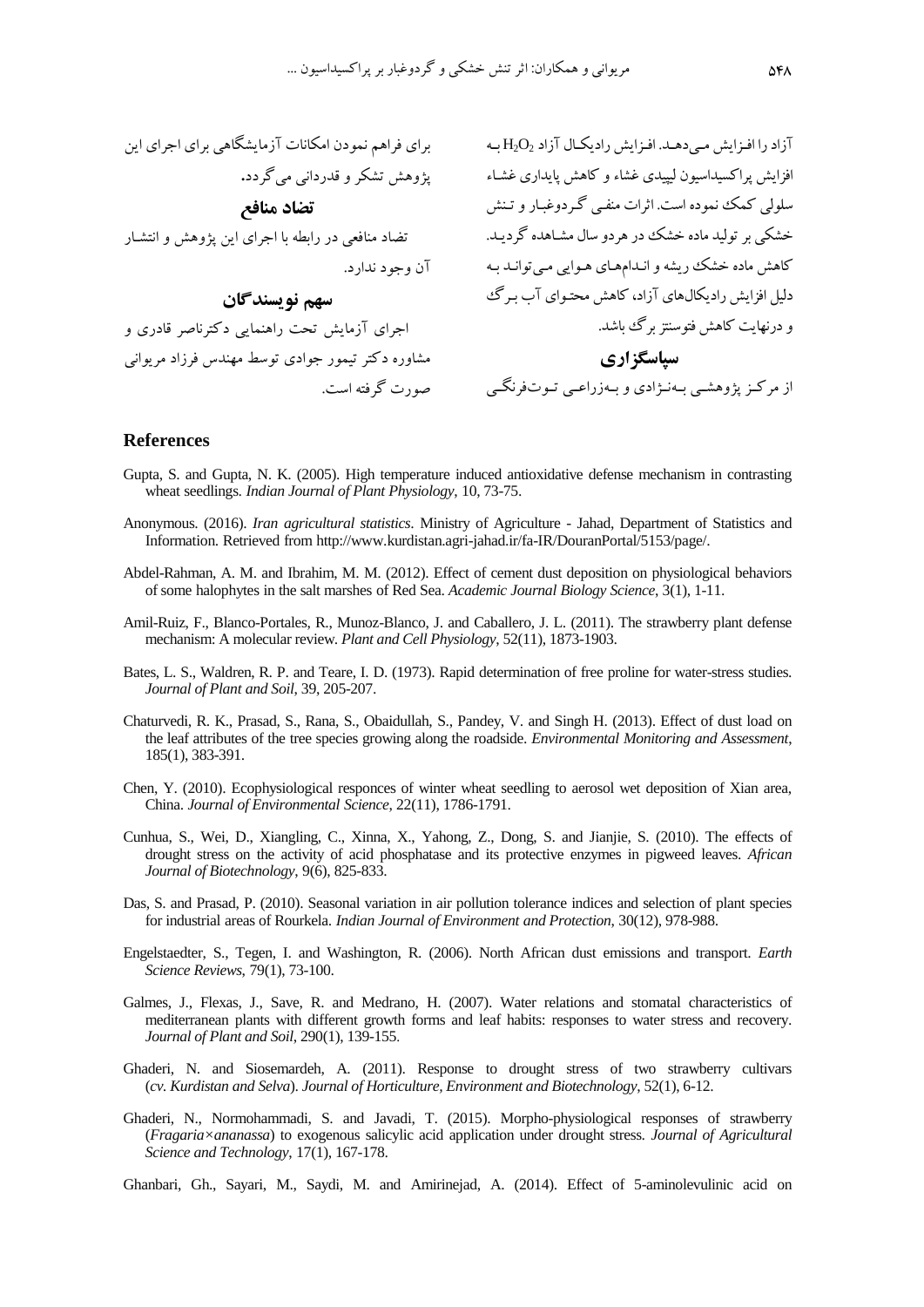physiological responses of coriander plant (*Coriandrum sativum* L.) under drought stress. *Plant Productions*, 37(1), 93-105. [In Farsi]

- Gharibi, S., Sayed Tabatabaei, B. I., Saeidi, G. and Goli, A. H. (2016). Effect of drought stress on total phenolic, lipid peroxidation and antioxidant activity of *Achillea* species. *Applied Biochemistry and Biotechnology*, 178(4), 796-809.
- Hemeda, H. M. and Kelin, B. P. (1990). Effects of naturally occurring antioxidants on peroxidase activity of vegetables extracts. *Journal of Food Science*, 55(1), 184-185.
- Hoekstra, F. A., Golovina, E. A. and Buitink J. (2001). Mechanisms of plant desiccation tolerance. *Trends to Plant Science*, 6(9), 431-438.
- Hossain, M. A., Bhattacharjee, S., Armin, S. M., Qian, P., Xin, W. and Li, H. Y. (2015). Hydrogen peroxide priming modulates abiotic oxidative stress tolerance: Insights from ROS detoxification and scavenging. *Frontiers in Plant Science*, 6(420), 267-274.
- Inra. (1998) *GenBerry database: Strawberry genetic resources in Europe*. Retrieved from [http://www.bordeaux.inra.fr/eustrawberrydb/accession/817.](http://www.bordeaux.inra.fr/eustrawberrydb/accession/817)
- Irigoyen, J. J., Einerich, D. W. and Sanchez-Diaz, M. (1992). Water stress induced changes in concentrations of proline and total soluble sugars in modulated alfalfa (*Medicago sativa*) plants. *Journal of Physiologia Plantarum*, 84(1), 55-60.
- Karami, L., Ghaderi, N. and Javadi, T. (2017). [Morphological and physiological responses of grapevine \(](https://www.degruyter.com/view/j/fhort.2017.29.issue-2/fhort-2017-0021/fhort-2017-0021.xml)*Vitis vinifera* [L.\) to drought stress and dust pollution.](https://www.degruyter.com/view/j/fhort.2017.29.issue-2/fhort-2017-0021/fhort-2017-0021.xml) *Folia Horticulturae*, 29(2), 231-240.
- Klamkowski, K. and Treder, W. (2006). Morphological and physiological responses of strawberry plants to water stress. *Agriculturae Conspectus Scientificus*, 71(4), 159-165.
- Lee, Y. P., Kim, S. H., Bang, J. W., Lee, H. S., Kwak, S. S. and Kwon, S. Y. (2007). Enhanced tolerance to oxidative stress in transgenic tobacco plants expressing three antioxidant enzymes in chloroplasts. *Plant Cell Reports*, 26(5), 591-598.
- Loreto, F. and Velikova, V. (2001). Isoprene produced by leaves protects the photosynthetic apparatus against ozone damage, quenches ozone products, and reduces lipid peroxidation of cellular membranes. *Journal of Plant Physiology*, 127(4), 1781-1787.
- Lugojan, C. and Ciulca, S. (2011). Evaluation of relative water content in winter wheat. *Journal of Horticulture, Forestry and Biotechnology*, 15(2), 173-177.
- Miller, G., Suzuki, N., Ciftci-Yilmaz, S. and Mittler, R. (2010). Reactive oxygen species homeostasis and signaling during drought and salinity stresses. *Plant Cell Environment*, 33(4), 453-467.
- Nakano, Y. and Asada, K. (1981). Hydrogen peroxide in sacavenged by ascorbate-specific peroxidase in spinach chloroplasts. *Plant and cell Physiology*, 22(5), 867-880.
- Nanos, G. D. and Ilias, F. I. (2007). Effects of inert dust on olive (*Olea europaea L.*) leaf physiological parameters. *Environment of Science Pollution Research*, 14(3), 212-214.
- Ozuygur, M., Paydaskargi, S. and Kafkas, E. (2006). Investigation on yield, Fruit quality and plant characteristic of some local, European and American strawberry varieties and their Hybrids. *Agriculture Conspectus Science Entificus*, 71(4), 175- 180.
- Rahman, A. L. (2015). Response of two crop plants to dust deposition. *ZANCO Journal of Pure and Applied Sciences*, 27(2), 1-6.
- Rajinder, S. D., Dhindsa, P. P. and Thorpe, T. A. (1981). Leaf senescence correlated with increased levels of membrane permeability and lipid peroxidation, and decreased levels of superoxide dismutase and catalase. *Journal of Experimental Botany*, 32(1), 93-101.
- Ramesh, V., Ahmed, S. and Koperuncholan, M. (2014). Impact of cement industries dust on selective green plants: Acase study in ariyalur industrial zone. *International Journal of Pharmaceutical, Chemicals and Biological Science*, 4(1), 152-158.